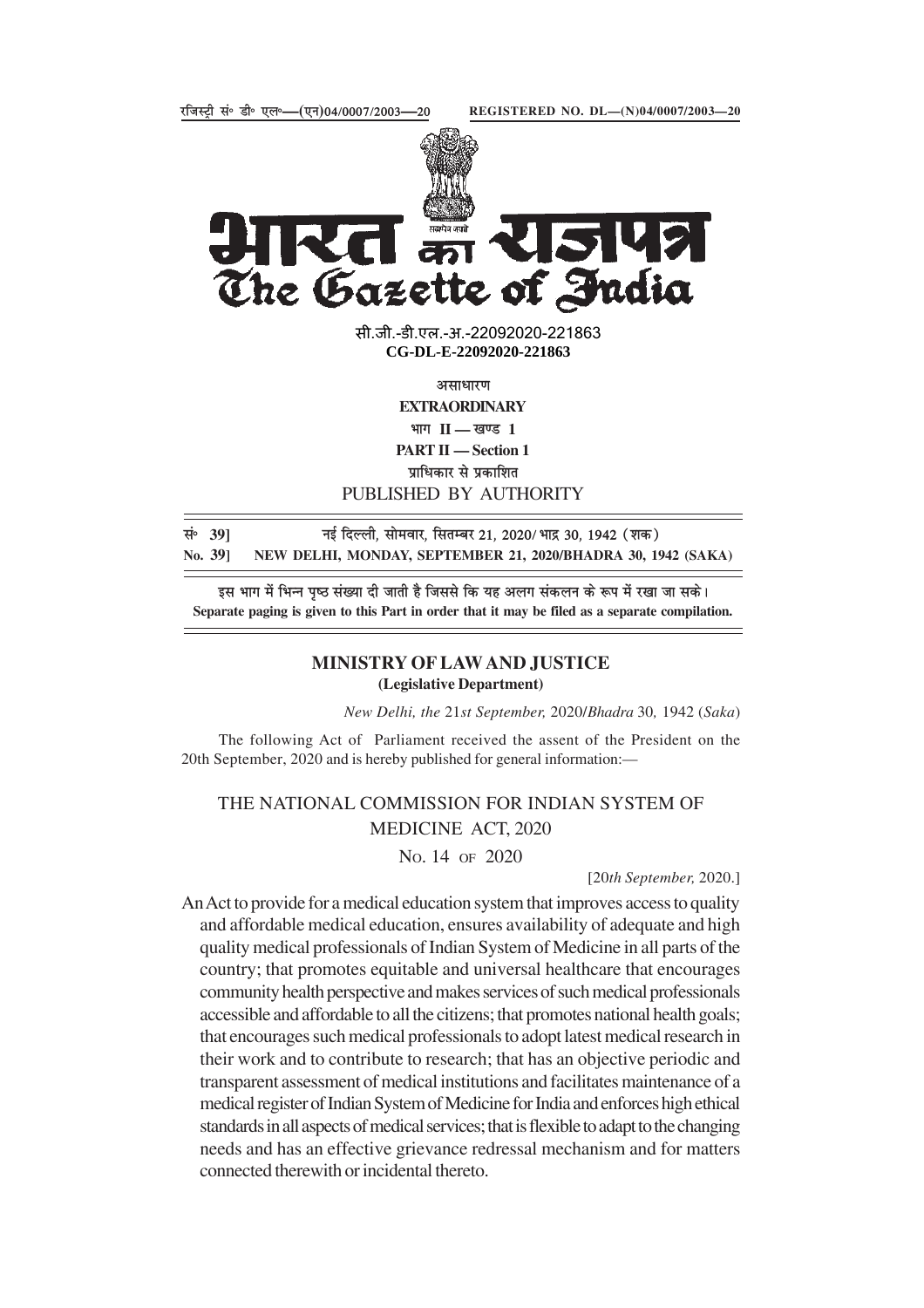BE it enacted by Parliament in the Seventy-first Year of the Republic of India as follows:—

### CHAPTER I

## **PRELIMINARY**

**1**. (*1*) This Act may be called the National Commission for Indian System of Medicine Act, 2020. commencement.

(*2*) It extends to the whole of India.

(*3*) It shall come into force on such date as the Central Government may, by notification in the Official Gazette, appoint:

Provided that different dates may be appointed for different provisions of this Act and any reference in any such provision to the commencement of this Act shall be construed as a reference to the coming into force of that provision.

Definitions.

Short title, extent and

**2.** In this Act, unless the context otherwise requires,—

(*a*) "Autonomous Board" means any of the Autonomous Boards constituted under section 18;

(*b*) "Board of Ayurveda" means the Board constituted under section 18;

(*c*) "Board of Ethics and Registration for Indian System of Medicine" means the Board constituted under section 18;

(*d*) "Board of Unani, Siddha and Sowa-Rigpa" means the Board constituted under section 18;

(*e*) "Chairperson" means the Chairperson of the National Commission for Indian System of Medicine appointed under section 5;

(*f*) "Commission" means the National Commission for Indian System of Medicine constituted under section 3;

(*g*) "Council" means the Advisory Council for Indian System of Medicine constituted under section 11;

(*h*) "Indian System of Medicine" means the Ashtang Ayurveda, Unani, Siddha and Sowa-Rigpa Systems of Medicine supplemented by such modern advances, scientific and technological development as the Commission may, in consultation with the Central Government, declare by notification from time to time;

(*i*) "licence" means a licence to practice any of the Indian System of Medicine granted under sub-section (*1*) of section 33;

(*j*) "Medical Assessment and Rating Board for Indian System of Medicine" means the Board constituted under section 18;

(*k*) "medical institution" means any institution within or outside India which, grants degrees, diplomas or licences in Indian System of Medicine and includes affiliated colleges and deemed to be Universities;

(*l*) "Member" means a Member of the Commission referred to in section 4 and includes the Chairperson thereof;

(*m*) "National Register" means a National Medical Register for Indian System of Medicine maintained by the Board of Ethics and Registration for Indian System of Medicine under section 32;

(*n*) "notification" means a notification published in the Official Gazette and the expression "notify" shall be construed accordingly;

(*o*) "prescribed" means prescribed by rules made under this Act;

(*p*) "President" means the President of an Autonomous Board appointed under section 20;

(*q*) "regulations" means the regulations made by the Commission under this Act;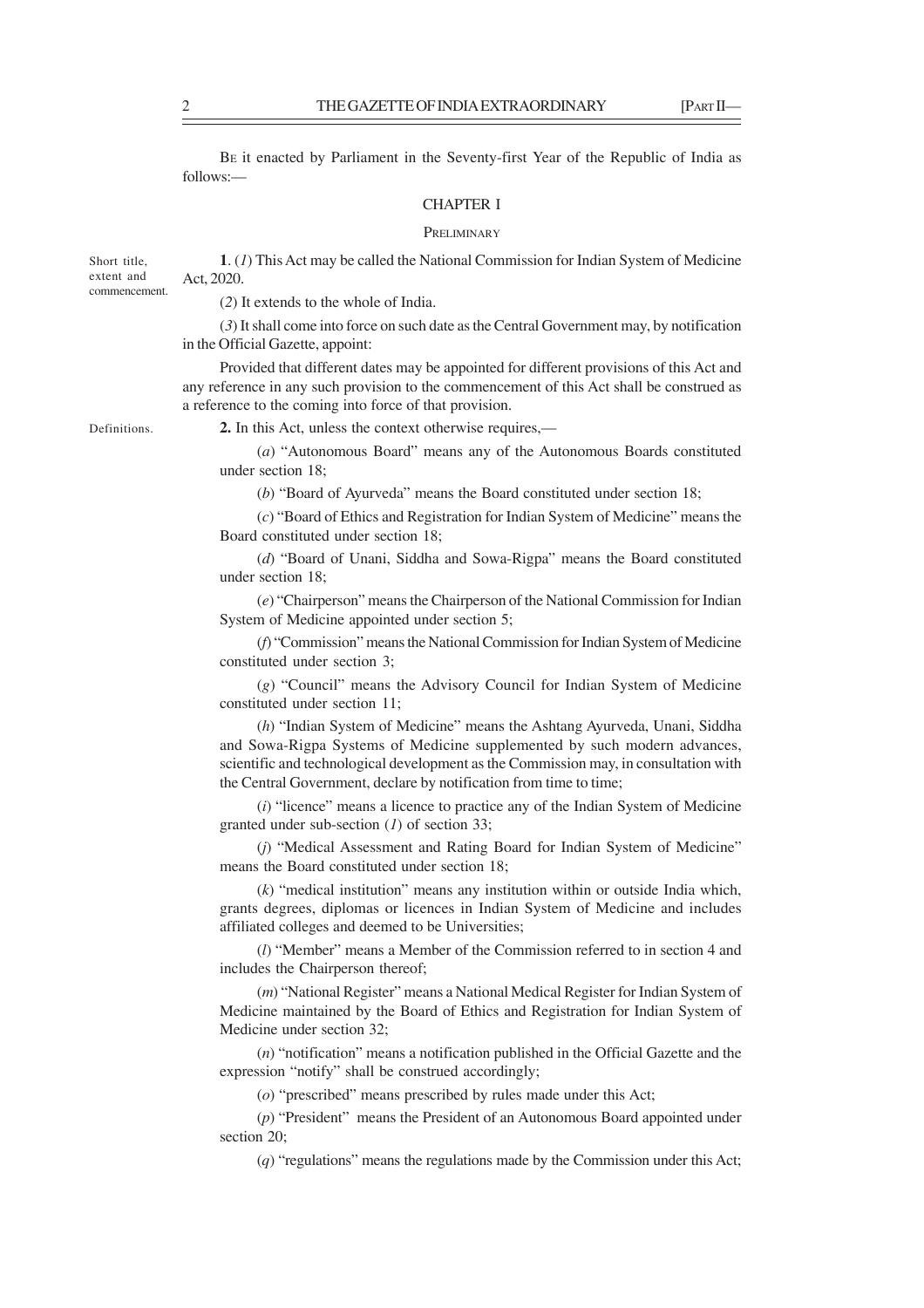3 of 1956.

(*r*) "State Medical Council" means a State Medical Council of Indian System of Medicine constituted under any law for the time being in force in any State or Union territory for regulating the practice and registration of practitioners of Indian System of Medicine in that State or Union territory;

(*s*) "State Register" means a State Register for Indian System of Medicine maintained under any law for the time being in force in any State or Union territory for registration of practitioners of Indian System of Medicine;

(*t*) "University" shall have the same meaning as assigned to it in clause (*f*) of section 2 of the University Grants Commission Act, 1956 and includes a health university.

## CHAPTER II

# NATIONAL COMMISSION FOR INDIAN SYSTEM OF MEDICINE

**3.** (1) The Central Government shall, by notification, constitute a Commission, to be Constitution known as the National Commission for Indian System of Medicine, to exercise the powers conferred upon, and to perform the functions assigned to it, under this Act.

(*2*) The Commission shall be a body corporate by the name aforesaid, having perpetual succession and a common seal, with power, subject to the provisions of this Act, to acquire, hold and dispose of property, both movable and immovable, and to contract, and shall, by the said name, sue or be sued.

(*3*) The head office of the Commission shall be at New Delhi.

**4.** (*1*) The Commission shall consist of the following persons, namely:––

- (*a*) a Chairperson;
- (*b*) fifteen *ex officio* Members; and
- (*c*) twenty-three part-time Members.

(*2*) The Chairperson shall be a person of outstanding ability, proven administrative capacity and integrity, possessing a postgraduate degree in any of the disciplines of Indian System of Medicine from a recognised University and having experience of not less than twenty years in any field of Indian System of Medicine, out of which at least ten years shall be as a leader in the area of healthcare delivery, growth and development of Indian System of Medicine or its education.

(*3*) The following persons shall be appointed by the Central Government as *ex officio* Members of the Commission, namely:—

(*a*) the President of the Board of Ayurveda;

(*b*) the President of the Board of Unani, Siddha and Sowa-Rigpa;

(*c*) the President of the Medical Assessment and Rating Board for Indian System of Medicine;

(*d*) the President of the Board of Ethics and Registration for Indian System of Medicine;

(*e*) Advisor (Ayurveda) or Joint Secretary to the Government of India in-charge of Ayurveda and Advisor (Unani) or Joint Secretary to the Government of India in-charge of Unani, in the Ministry of AYUSH;

(*f*) the Director, All India Institute of Ayurveda, New Delhi;

(*g*) the Director General, Central Council for Research in Ayurvedic Sciences, New Delhi;

(*h*) the Director General, Central Council for Research in Unani Medicine, New Delhi;

(*i*) the Director General, Central Council for Research in Siddha, Chennai;

(*j*) the Director, National Institute of Siddha, Chennai;

(*k*) the Director, National Institute of Unani, Bengaluru;

(*l*) the Director, North Eastern Institute on Ayurveda and Homoeopathy, Shillong;

(*m*) the Director, Institute of Post Graduate Teaching and Research in Ayurveda, Jamnagar; and

(*n*) the Director, National Institute of Ayurveda, Jaipur.

Composition of

of National Commission for Indian System of Medicine.

Commission.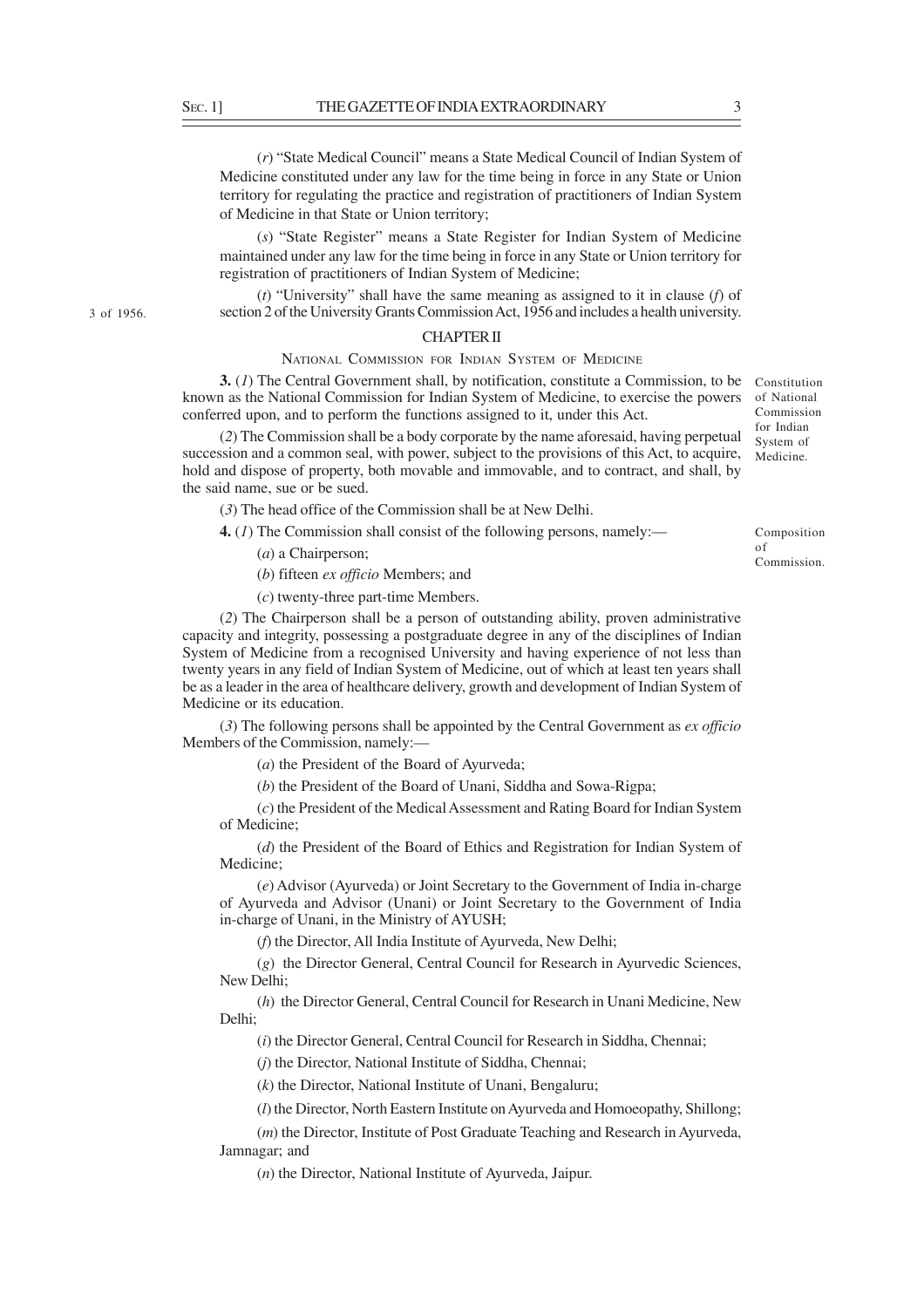(*4*) The following persons shall be appointed by the Central Government as part-time Members of the Commission, namely:—

(*a*) four Members to be appointed from amongst persons of ability, integrity and standing, who have special knowledge and professional experience in any of the disciplines of Indian System of Medicine, Sanskrit, Urdu, Tamil, management, law, health research, science and technology and economics;

(*b*) ten Members to be appointed on rotational basis from amongst the nominees of the States and Union territories in the Advisory Council for Indian System of Medicine for a term of two years in such manner as may be prescribed;

(*c*) six members from Ayurveda, one member each from Siddha, Unani and Sowa-Rigpa, to be appointed from amongst the nominees of the States and Union territories, under clause (*d*) of sub-section (*2*) of section 11, in the Advisory Council for Indian System of Medicine, for a term of two years in such manner as may be prescribed:

Provided that no Member shall either himself or through any of his family members, directly or indirectly, own or be associated with or have any dealings with the managing body of a private or non-government medical institution which is regulated under this Act.

*Explanation.*—For the purpose of this section and section 19, the term "leader" means the Head of a Department or the Head of an Organisation.

**5.** (*1*) The Central Government shall appoint the Chairperson, referred to in section 4 and the President of the Autonomous Boards referred to in section 20 on the recommendation of a Search Committee consisting of —

(*a*) the Cabinet Secretary—Chairperson;

(*b*) two experts, possessing outstanding qualifications and experience of not less than twenty-five years in any of the fields of Indian System of Medicine, to be nominated by the Central Government—Members;

(*c*) one expert, from amongst the Members referred to in clause (*c*) of sub-section (*4*) of section 4, to be nominated by the Central Government in such manner as may be prescribed—Member;

(*d*) one person, possessing outstanding qualifications and experience of not less than twenty-five years in the field of Sanskrit, Urdu, Tamil, health research, management, law, economics or science and technology, to be nominated by the Central Government—Member;

(*e*) the Secretary to the Government of India in charge of the Ministry of AYUSH, to be the Convenor—Member:

Provided that for selection of part-time Members of the Commission referred to in clause (*a*) of sub-section (*4*) of section 4, the Secretary referred to in section 8 and other Members of the Autonomous Boards referred to in section 20, the Search Committee shall consist of Members specified in the clauses (*b*) to (*d*) and Joint Secretary to the Government of India in the Ministry of AYUSH as Convenor-Member and chaired by Secretary to the Government of India in charge of the Ministry of AYUSH.

(*2*) The Central Government shall, within one month from the date of occurrence of any vacancy, including by reason of death, resignation or removal of the Chairperson or a Member, or within three months before the end of tenure of the Chairperson or Member, make a reference to the Search Committee for filling up of the vacancy.

(*3*) The Search Committee shall recommend a panel of at least three names for every vacancy referred to it.

(*4*) Before recommending any person for appointment as the Chairperson or a Member of the Commission, the Search Committee shall satisfy itself that such person does not have any financial or other interest which is likely to affect prejudicially his functions as such Chairperson or Member.

(*5*) No appointment of the Chairperson or Member shall be invalid merely by reason of any vacancy or absence of a Member in the Search Committee.

Search Committee for appointment of Chairperson and Members.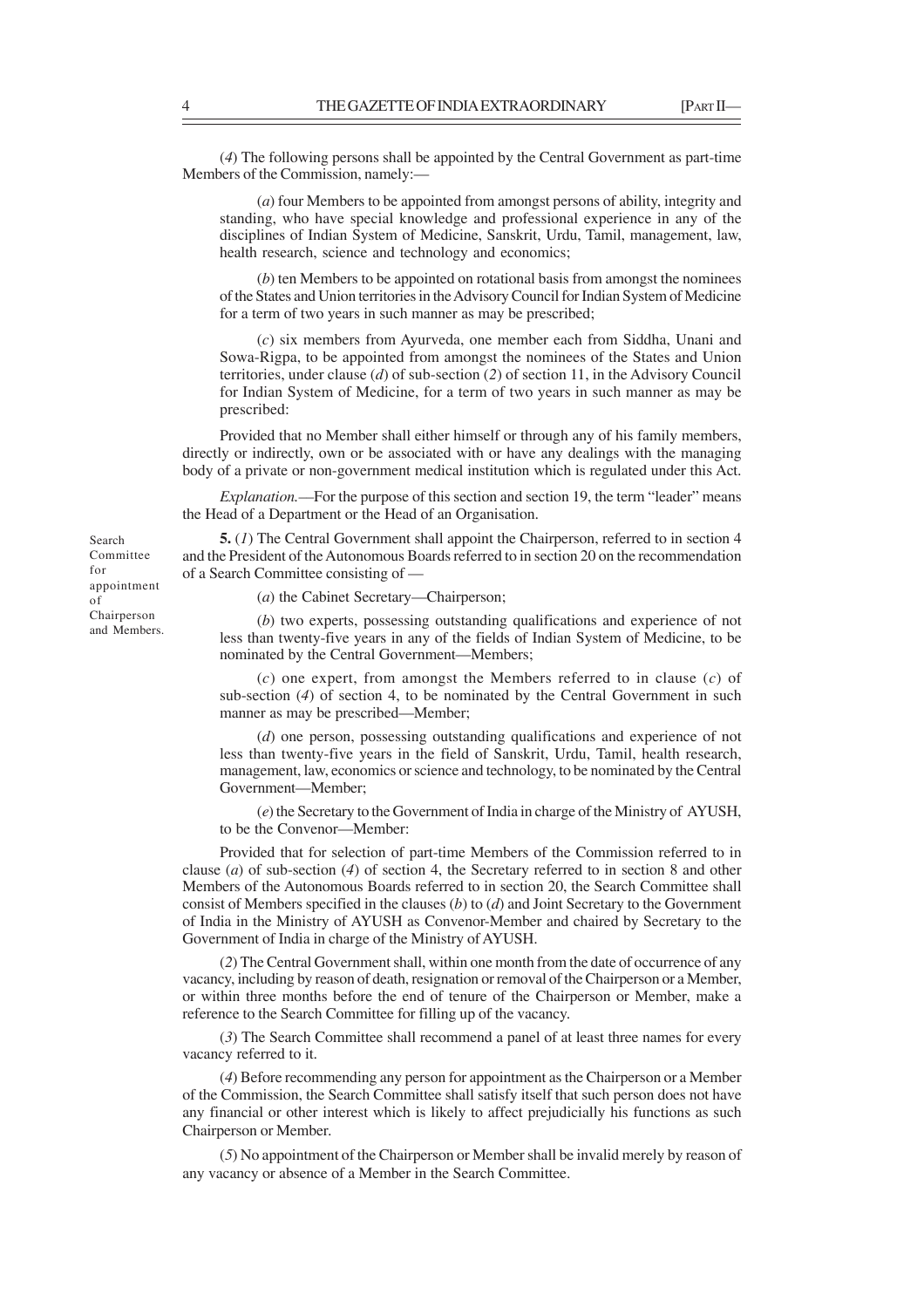(*6*) Subject to the provisions of sub-sections (*2*) to (*5*), the Search Committee may regulate its own procedure.

**6.** (*1*) The Chairperson and Members (other than *ex officio* Members) and Members appointed under clause (b) of sub- section (4) of section 4 shall hold office for a term not office and exceeding four years and shall not be eligible for any extension or re-appointment:

Provided that such person shall cease to hold office after attaining the age of seventy years.

(*2*) The term of office of an *ex officio* Member shall continue as long as he holds the office by virtue of which he is such Member.

(*3*) Where a Member, other than an *ex officio* Member, is absent from three consecutive ordinary meetings of the Commission and the cause of such absence is not attributable to any valid reason in the opinion of the Commission, such Member shall be deemed to have vacated the seat.

(*4*) The salary and allowances payable to and other terms and conditions of service of the Chairperson and Member, other than an *ex officio* Member, shall be such as may be prescribed.

(*5*) The Chairperson or a Member may,––

(*a*) relinquish his office by giving in writing a notice of not less than three months to the Central Government; or

(*b*) be removed from his office in accordance with the provisions of section 7:

Provided that such person may be relieved from duties earlier than three months or allowed to continue beyond three months until a successor is appointed, if the Central Government so decides.

(*6*) The Chairperson and every Member of the Commission shall make declaration of his assets and liabilities at the time of entering upon his office and at the time of demitting his office and also declare his professional and commercial engagement or involvement, in such form and manner as may be prescribed, and such declaration shall be published on the website of the Commission.

(*7*) The Chairperson or a Member, ceasing to hold office as such, shall not accept, for a period of two years from the date of demitting such office, any employment, in any capacity, including as a consultant or an expert, in any private Medical institution of Indian System of Medicine or, whose matter has been dealt with by such Chairperson or Member, directly or indirectly:

Provided that nothing contained herein shall be construed as preventing such person from accepting an employment in a body or institution including Medical institution of Indian System of Medicine, controlled or maintained by the Central Government or a State Government.

(*8*) Nothing in sub-section (*7*) shall prevent the Central Government from permitting the Chairperson or a Member to accept any employment in any capacity, including as a consultant or an expert, in any private Medical institution of Indian System of Medicine, whose matter has been dealt with by such Chairperson or Member.

**7.** (*1*) The Central Government may, by order, remove from office, the Chairperson or Removal of any other Member, who—

Chairperson and Members of Commission.

(*a*) has been adjudged an insolvent; or

(*b*) has been convicted of an offence which, in the opinion of the Central Government, involves moral turpitude; or

(*c*) has become physically or mentally incapable of acting as the Chairperson or a Member; or

Term of conditions of service of Chairperson and Members.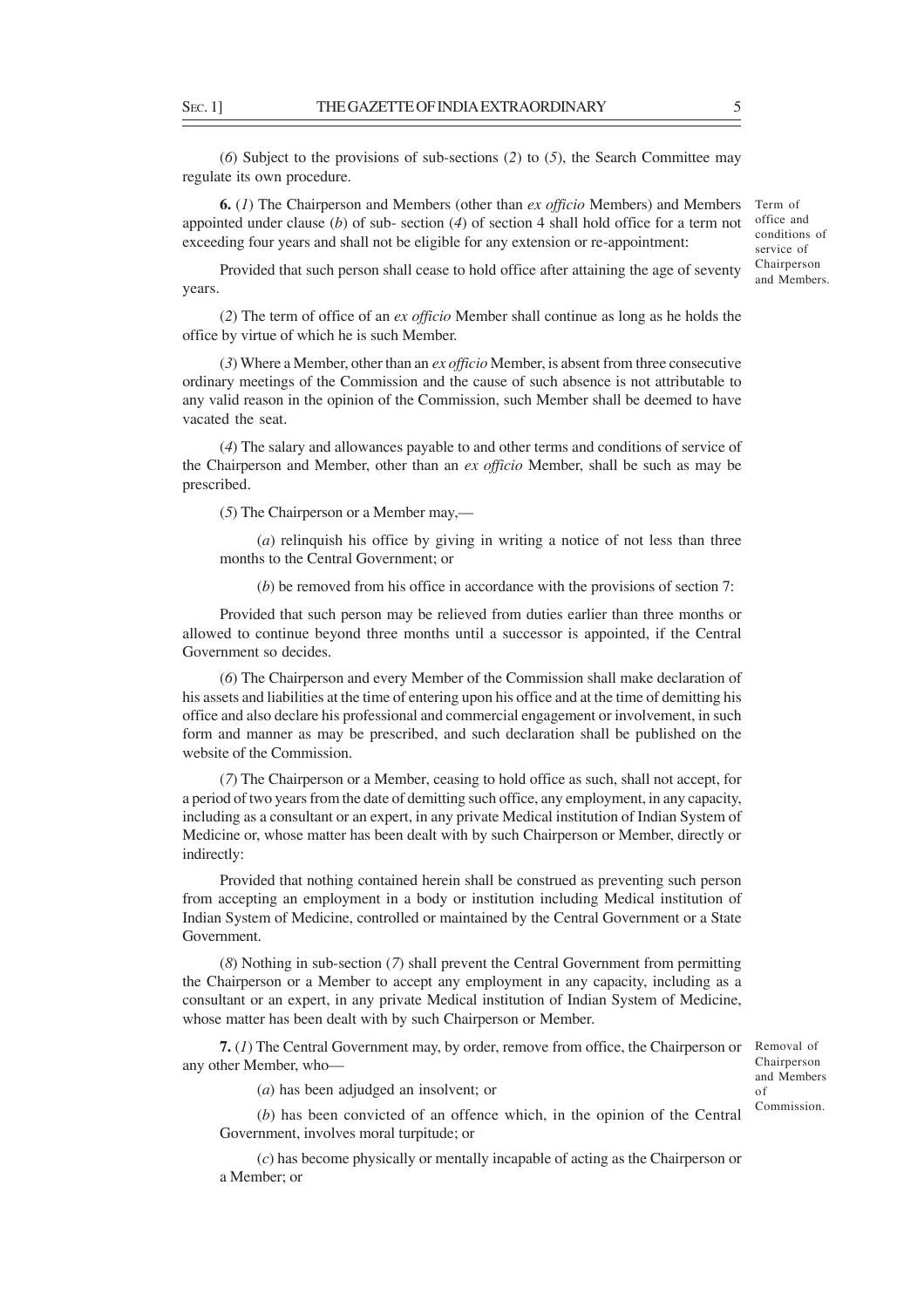(*d*) is of unsound mind and stands so declared by a competent court; or

(*e*) has acquired such financial or other interest as is likely to affect prejudicially his functions as a Member; or

(*f*) has so abused his position as to render his continuance in office prejudicial to public interest.

(*2*) No Member shall be removed under clauses (*e*) and (*f*) of sub-section (*1*) unless he has been given a reasonable opportunity of being heard in the matter.

**8.** (*1*) There shall be a Secretariat for the Commission to be headed by a Secretary, to be appointed by the Central Government in accordance with the provisions of section 5.

(*2*) The Secretary of the Commission shall be a person of proven administrative capacity and integrity, possessing such qualifications and experience as may be prescribed.

(*3*) The Secretary shall be appointed by the Central Government for a term of four years and he shall not be eligible for any extension or re-appointment.

(*4*) The Secretary shall discharge such functions of the Commission as are assigned to him by the Commission and as may be specified by regulations made under this Act.

(*5*) The Commission may appoint such officers and other employees, as it considers necessary, against the posts created by the Central Government for the efficient discharge of its functions under this Act.

(*6*) The salaries and allowances payable to, and other terms and conditions of service of the Secretary, officers and other employees of the Commission shall be such as may be prescribed.

(*7*) The Commission may engage, in accordance with the procedure specified by regulations, such number of experts and professionals of integrity and outstanding ability, who have special knowledge of Indian System of Medicine, and experience in fields including medical education in Indian System of Medicine, public health, management, economics, accreditation, patient advocacy, health research, science and technology, administration, finance, accounts or law as it deems necessary, to assist the Commission in the discharge of its functions under this Act.

**9.** (*1*) The Commission shall meet at least once every quarter at such time and place as may be appointed by the Chairperson.

(*2*) The Chairperson shall preside at the meeting of the Commission and if, for any reason, the Chairperson is unable to attend a meeting of the Commission, any Member being the President of the Autonomous Boards, nominated by the Chairperson shall preside at the meeting.

(*3*) Unless the procedure to be followed at the meetings of the Commission is otherwise provided by regulations, one-half of the total number of Members of the Commission including the Chairperson shall constitute the quorum and all decisions of the Commission shall be taken by a majority of the members, present and voting and in the event of equality of votes, the Chairperson or in his absence, the President of the Autonomous Board nominated under sub-section (*2*), shall have the casting vote.

(*4*) The general superintendence, direction and control of the administration of the Commission shall vest in the Chairperson.

(*5*) No act or proceeding of the Commission shall be invalid merely by reason of—

(*a*) any vacancy in, or any defect in the constitution of, the Commission; or

(*b*) any defect in the appointment of a person acting as a Chairperson or as a Member.

Appointment of Secretary, experts, professionals, officers and other employees of Commission.

Meetings of Commission.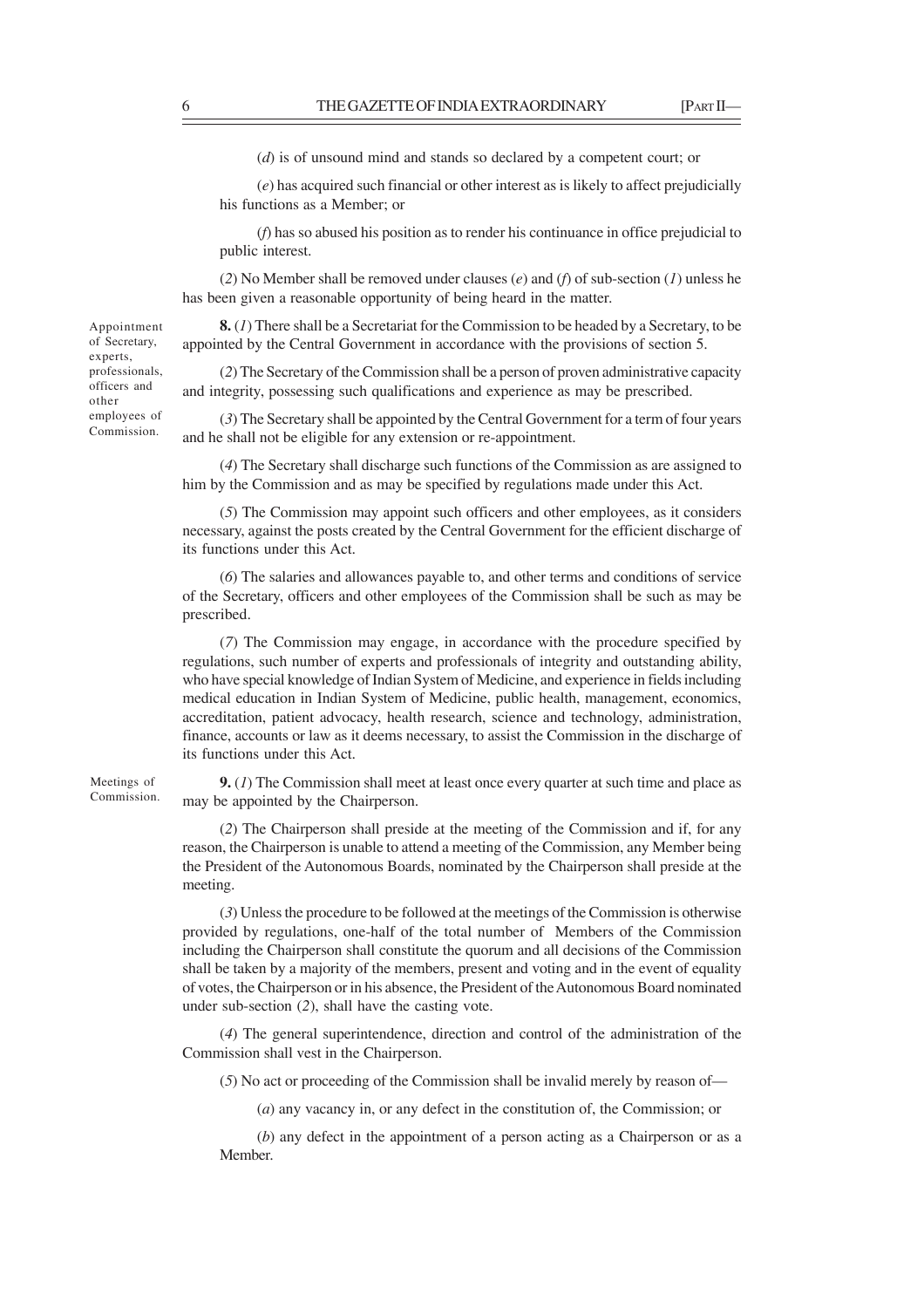(*6*) A person who is aggrieved by any decision of the Commission, except the decision rendered under sub-section (*4*) of section 31, may prefer an appeal to the Central Government against such decision within fifteen days of the communication of such decision.

**10.** (*1*) The Commission shall perform the following functions, namely:—

(*a*) lay down policies for maintaining a high quality and high standards in education of Indian System of Medicine and make necessary regulations in this behalf;

(*b*) lay down policies for regulating medical institutions, medical researches and medical professionals and make necessary regulations in this behalf;

(*c*) assess the requirements in healthcare, including human resources for health and healthcare infrastructure and develop a road map for meeting such requirements;

(*d*) frame guidelines and lay down policies by making such regulations as may be necessary for the proper functioning of the Commission, the Autonomous Boards and the State Medical Councils of Indian System of Medicine;

(*e*) ensure coordination among the Autonomous Boards;

(*f*) take such measures, as may be necessary, to ensure compliance by the State Medical Councils of Indian System of Medicine of the guidelines framed and regulations made under this Act for their effective functioning under this Act;

(*g*) exercise appellate jurisdiction with respect to decisions of the Autonomous Boards;

(*h*) ensure observance of professional ethics in Medical profession and to promote ethical conduct during the provision of care by medical practitioners;

(*i*) frame guidelines for determination of fees and all other charges in respect of fifty per cent. of seats in private medical institutions and deemed to be Universities which are governed under the provisions of this Act;

(*j*) exercise such other powers and perform such other functions as may be prescribed.

(*2*) All orders and decisions of the Commission shall be authenticated by signature of the Secretary and the Commission may delegate such of its powers on administrative and financial matters, as it deems fit, to the Secretary.

(*3*) The Commission may constitute sub-committees and delegate such of its powers to them as may be necessary to enable them to accomplish specific tasks.

# CHAPTER III

ADVISORY COUNCIL FOR INDIAN SYSTEM OF MEDICINE

**11.** (*1*) The Central Government shall, by notification, constitute an advisory body to be known as the Advisory Council for Indian System of Medicine.

(*2*) The Council shall consist of a Chairperson and the following members, namely:—

(*a*) the Chairperson of the Commission shall be the *ex officio* Chairperson of the Council;

(*b*) every Member of the Commission shall be *ex officio* member of the Council;

(*c*) one member, to represent each State, who is the Vice-Chancellor of a University in that State, possessing qualifications in the Indian System of medicine, to be nominated by that State Government, and one member to represent each Union territory, who is the Vice-chancellor of a University in that Union territory, possessing qualifications in the Indian System of Medicine, to be nominated by the Ministry of Home Affairs in the Government of India:

Provided that where the Vice-Chancellor possessing qualifications in the Indian System of Medicine is not available, a Dean or a Head of Faculty possessing qualifications in the Indian System of Medicine shall be nominated;

(*d*) one member to represent each State and each Union territory from amongst elected members of the State Medical Council of Indian System of Medicine, to be nominated by that State Medical Council;

Constitution and composition of Advisory Council for Indian System of Medicine.

Power and functions of Commission.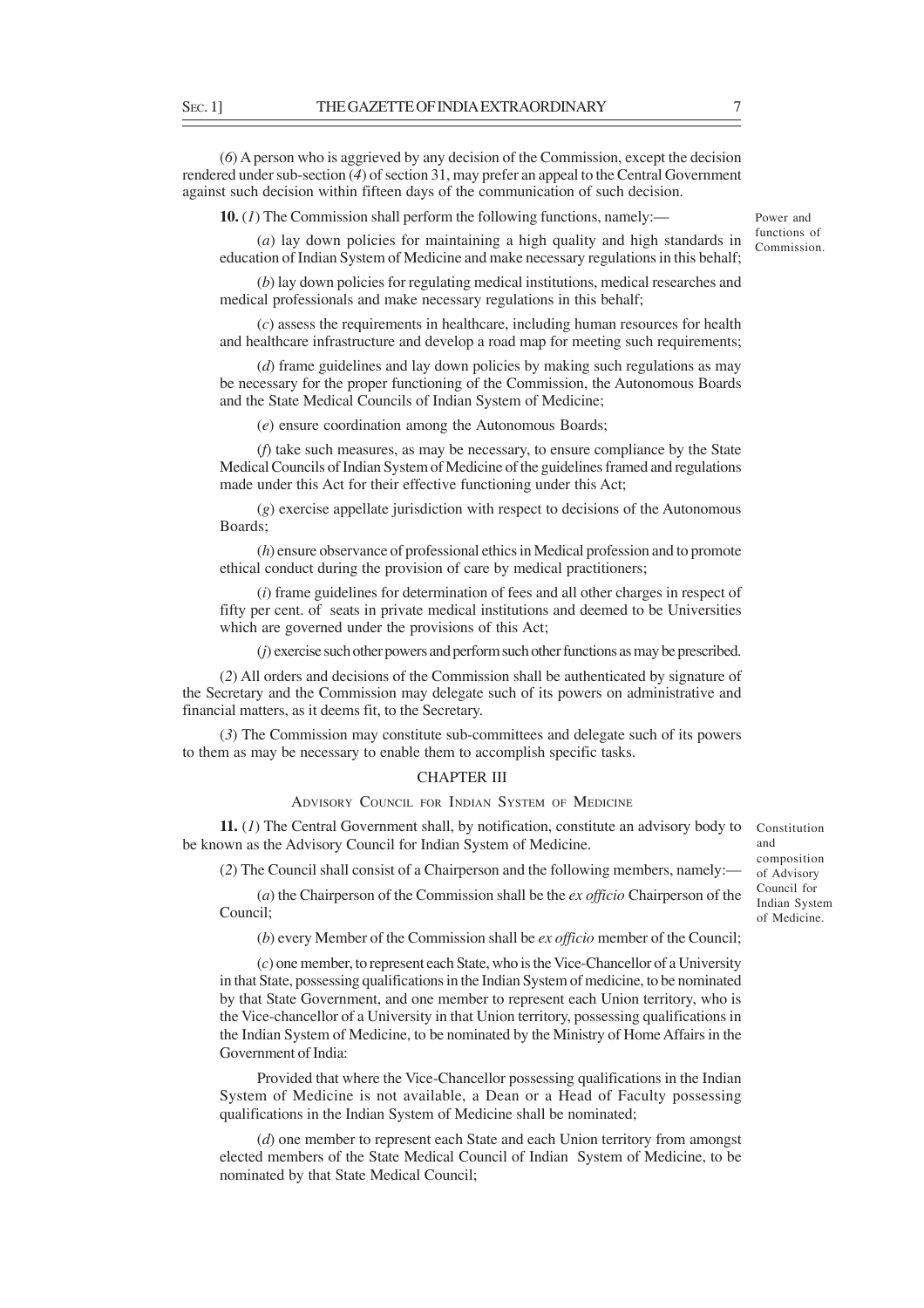(*e*) the Chairman, University Grants Commission;

(*f*) the Director, National Assessment and Accreditation Council;

(g) four Members to be nominated by the Central Government from amongst persons holding the post of Director in the Indian Institutes of Technology, Indian Institutes of Management and the Indian Institutes of Science.

**12.** (*1*) The Council shall be the primary platform through which the States and Union territories may put forth their views and concerns before the Commission and help in shaping the overall agenda, policy and action relating to medical education, training, research and development.

(*2*) The Council shall advise the Commission on measures to determine and maintain, and to coordinate maintenance of, the minimum standards in all matters relating to medical education, training, research and development.

(*3*) The Council shall advise the Commission on measures to enhance equitable access to medical education.

**13.** (*1*) The Council shall meet atleast twice a year at such time and place as may be decided by the Chairperson.

(*2*) The Chairperson shall preside at the meeting of the Council and if for any reason the Chairperson is unable to attend a meeting of the Council, such other member as nominated by the Chairperson shall preside over the meeting.

(*3*) Unless the procedure is otherwise provided by regulations, one-half of the members of the Council including the Chairperson shall form the quorum and all acts of the Council shall be decided by a majority of the members present and voting.

#### CHAPTER IV

### NATIONAL EXAMINATION

**14.** (*1*) There shall be a uniform National Eligibility-cum-Entrance Test for admission to the undergraduate courses in each of the disciplines of the Indian System of Medicine in all medical institutions governed under this Act:

Provided that National Eligibility-cum-Entrance Test shall be exempted for students who have taken admission in––

(*i*) Pre-tib for Bachelor of Unani Medicine and Surgery; and

(*ii*) Pre-Ayurveda for Bachelor of Ayurvedic Medicine and Surgery.

(*2*) The Commission shall conduct the National Eligibility-cum-Entrance Test in English and in such other languages, through such designated authority and in such manner, as may be specified by regulations.

(*3*) The Commission shall specify by regulations the manner of conducting common counselling by the designated authority for admission to all the medical institutions governed under this Act:

 Provided that the common counselling shall be conducted by the designated authority of––

(*i*) the Central Government, for All India seats; and

(*ii*) the State Government, for the remaining seats at the State level.

(*4*) The Commission shall specify by regulations the manner of admission of students to undergraduate courses who are exempted under sub-section (*1*).

**15.** (*1*) A common final year undergraduate medical examination, to be known as the National Exit Test, shall be held for granting licence to practice as medical practitioner of respective disciplines of Indian System of Medicine and for enrollment in the State Register or National Register, as the case may be.

(*2*) The Commission shall conduct the National Exit Test for Indian System of Medicine in English and in such other languages, through such designated authority and in such manner as may be specified by regulations.

Meetings of Advisory Council for Indian System of Medicine.

Functions of Advisory Council for Indian System of Medicine.

National Eligibilitycum-Entrance Test.

National Exit Test.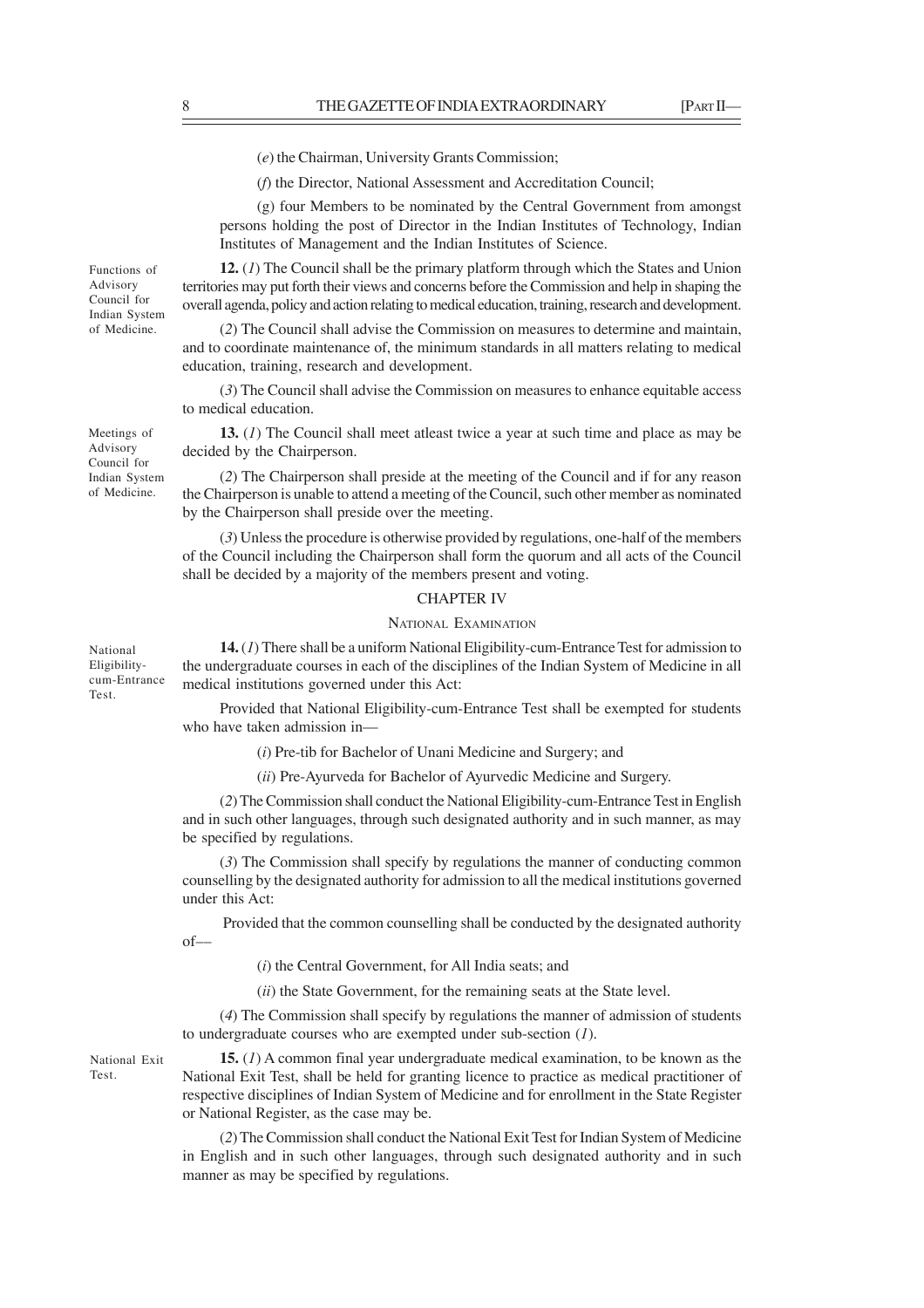(*3*) The National Exit Test shall become operational on such date, within three years from the date on which this Act comes into force, as may be appointed by the Central Government, by notification.

(*4*) Any person with a foreign medical qualification shall have to qualify national Exist Test for the purpose of obtaining licence to practice as medical practitioner of Indian System of Medicine and for enrollment in the State Register or the National Register, as the case may be, in such manner as may be specified by regulations.

**16.** (*1*) A uniform Post-Graduate National Entrance Test shall be conducted separately for admission to postgraduate courses in each discipline of the Indian System of Medicine in all medical institutions governed under this Act.

(*2*) The Commission shall conduct the National Entrance Test for admission to postgraduate courses in English and in such other languages, through such designated authority and in such manner, as may be specified by regulations.

(*3*) The Commission shall specify by regulations the manner of conducting common counselling by the designated authority for admission to the postgraduate seats in all medical institutions governed under this Act.

**17.** (*1*) A National Teachers' Eligibility Test shall be conducted separately for the postgraduates of each discipline of Indian System of Medicine who desire to take up teaching profession in that discipline.

(*2*) The Commission shall conduct the National Teachers' Eligibility Test for Indian System of Medicine through such designated authority and in such manner as may be specified by regulations.

(*3*) The National Teachers' Eligibility Test for Indian System of Medicine shall become operational on such date, within three years from the date on which this Act comes into force, as may be notified by the Central Government:

Provided that nothing contained in this section shall apply to the teachers appointed prior to the date notified under sub-section (*3*).

#### CHAPTER V

# AUTONOMOUS BOARDS

**18.** (*1*) The Central Government shall, by notification, constitute the following Autonomous Boards, under the overall supervision of the Commission, to perform the functions assigned to such Boards under this Act, namely:-Constitution of Autonomous Boards.

(*a*) the Board of Ayurveda;

(*b*) the Board of Unani, Siddha and Sowa-Rigpa;

(*c*) the Medical Assessment and Rating Board for Indian System of Medicine; and

(*d*) the Board of Ethics and Registration for Indian System of Medicine.

(*2*) Each Board referred to in sub-section (*1*) shall be an autonomous body which shall carry out its functions under this Act in accordance with the regulations made by the Commission.

**19.** (*l*) The composition of the Autonomous Boards shall be as under, namely:—

(*a*) the Board of Ayurveda shall consist of a President and four Members from the Ayurveda discipline of Indian System of Medicine;

(*b*) the Board of Unani, Siddha and Sowa-Rigpa shall consist of a President and two Members from each of the Unani, Siddha and Sowa-Rigpa disciplines of Indian System of Medicine;

(*c*) the Medical Assessment and Rating Board for Indian System of Medicine shall consist of a President and eight Members:

Provided that the President and six out of eight Members shall be chosen from the Ayurveda, Siddha, Sowa-Rigpa and Unani disciplines of Indian System of Medicine in such manner that at least one Member represents each such discipline separately, and the remaining two Members shall be accreditation experts;

of Autonomous Boards.

National Teachers ' Eligibility Test for Indian System of Medicine.

Post-Graduate National Entrance Test.

Composition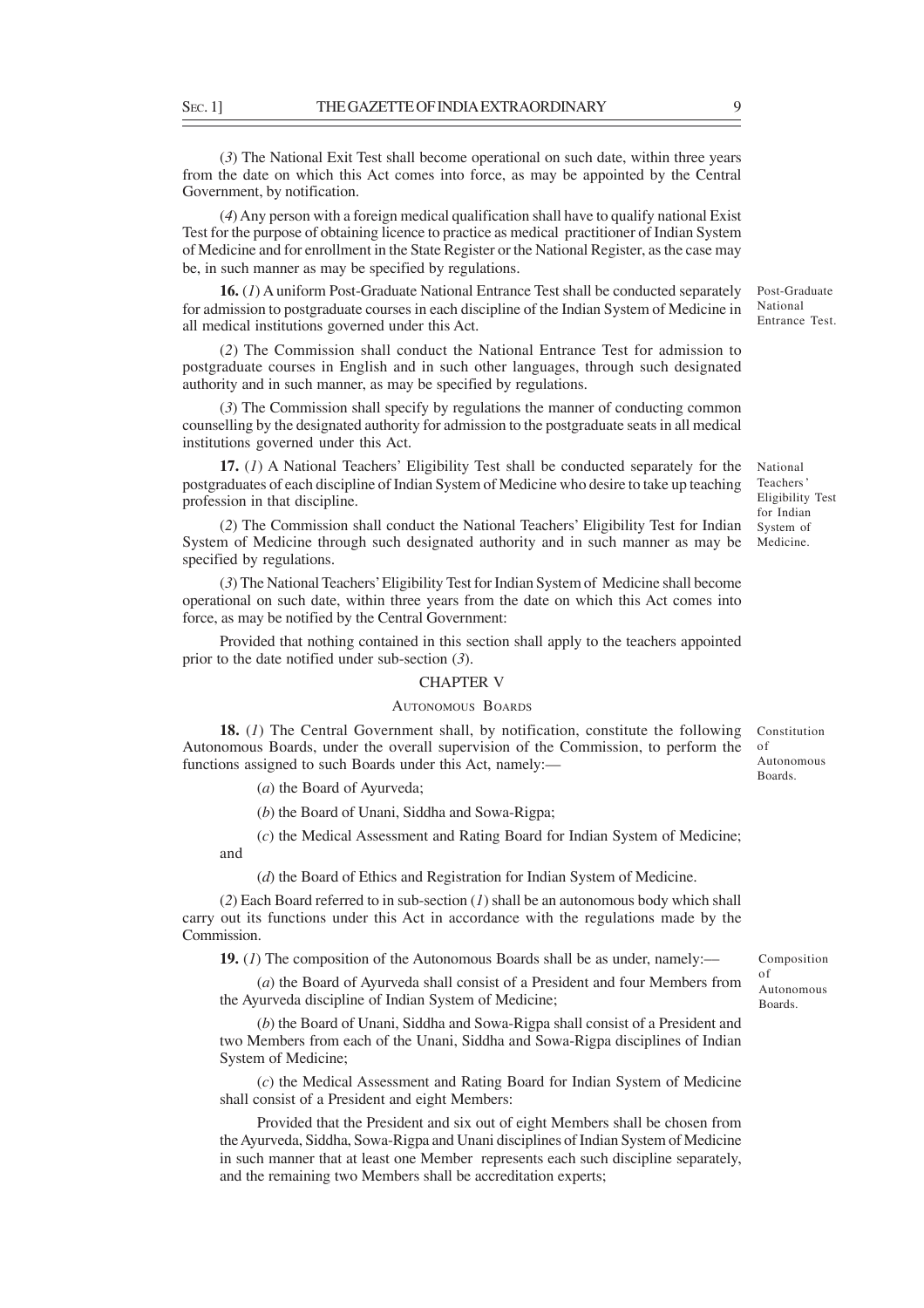(*d*) the Board of Ethics and Registration for Indian System of Medicine shall consist of a President and eight Members:

Provided that the President and six out of eight Members shall be chosen from the Ayurveda, Siddha, Sowa-Rigpa and Unani disciplines of Indian System of Medicine in such manner that at least one Member represents each such discipline separately, and the remaining two Members shall be chosen from any of the disciplines of quality assurance, public health, law or patient advocacy.

(*2*) The President and Members of the Autonomous Boards to be chosen under sub-section (*1*) shall be persons of outstanding ability, proven administrative capacity and integrity, possessing postgraduate degree in respective disciplines from a recognised University and having experience of not less than fifteen years in respective fields, out of which at least seven years shall be as a leader:

Provided that seven years as leader in the case of the President and Member from Indian System of Medicine shall be in the area of health, growth and development of education in Indian System of Medicine.

**20.** The Central Government shall appoint the President and Members of the Autonomous Boards on the basis of the recommendations made in accordance with the procedure specified in section 5 by the Search Committee constituted thereunder.

**21.** (*1*) The President and Members of each Autonomous Board shall hold the office for a term not exceeding four years and shall not be eligible for any extension or re-appointment:

Provided that such person shall cease to hold office after attaining the age of seventy years.

(*2*) The salary and allowances payable to, and other terms and conditions of service of, the President and Members of an Autonomous Boards shall be such as may be prescribed.

(*3*) The provisions contained in sub-sections (*3*), (*5*), (*6*), (*7*) and (*8*) of section 6 relating to the terms and conditions of service of, and in section 7 relating to removal from office, the Chairperson and Members of the Commission shall also be applicable to the President and Members of the Autonomous Boards.

**22.** (*1*) Each Autonomous Board, except the Board of Ethics and Registration for Indian System of Medicine, shall be assisted by such advisory Committees of experts, as may be constituted by the Commission, for the efficient discharge of the functions of such Boards under this Act.

(*2*) The Board of Ethics and Registration for Indian System of Medicine shall be assisted by such ethics committees of experts, as may be constituted by the Commission, for the efficient discharge of the functions of that Boards under this Act.

**23.** The experts, professionals, officers and other employees appointed under section 8 shall be made available to the Autonomous Boards in such number and in such manner, as may be specified by regulations made by the Commission. Autonomous

**24.** (*1*) Every Autonomous Board shall meet at least once a month at such time and place as it may appoint. Meetings, etc.,

> (*2*) Subject to such regulations as may be made in this behalf, all decisions of the Autonomous Boards shall be made by consensus and if consensus is not possible, decision shall be made by majority of votes of the President and Members.

> (*3*) A person who is aggrieved by any decision of an Autonomous Board may prefer an appeal to the Commission against such decision within thirty days of the communication of such decision.

Delegation of powers.

**25.** (*1*) The Commission may delegate all or any of its administrative and financial powers to the President of each Autonomous Board to enable such Board to function smoothly and efficiently.

Term of office and conditions of service of President and Members.

Advisory Committees of experts.

Staff of

Boards.

Autonomous Boards.

of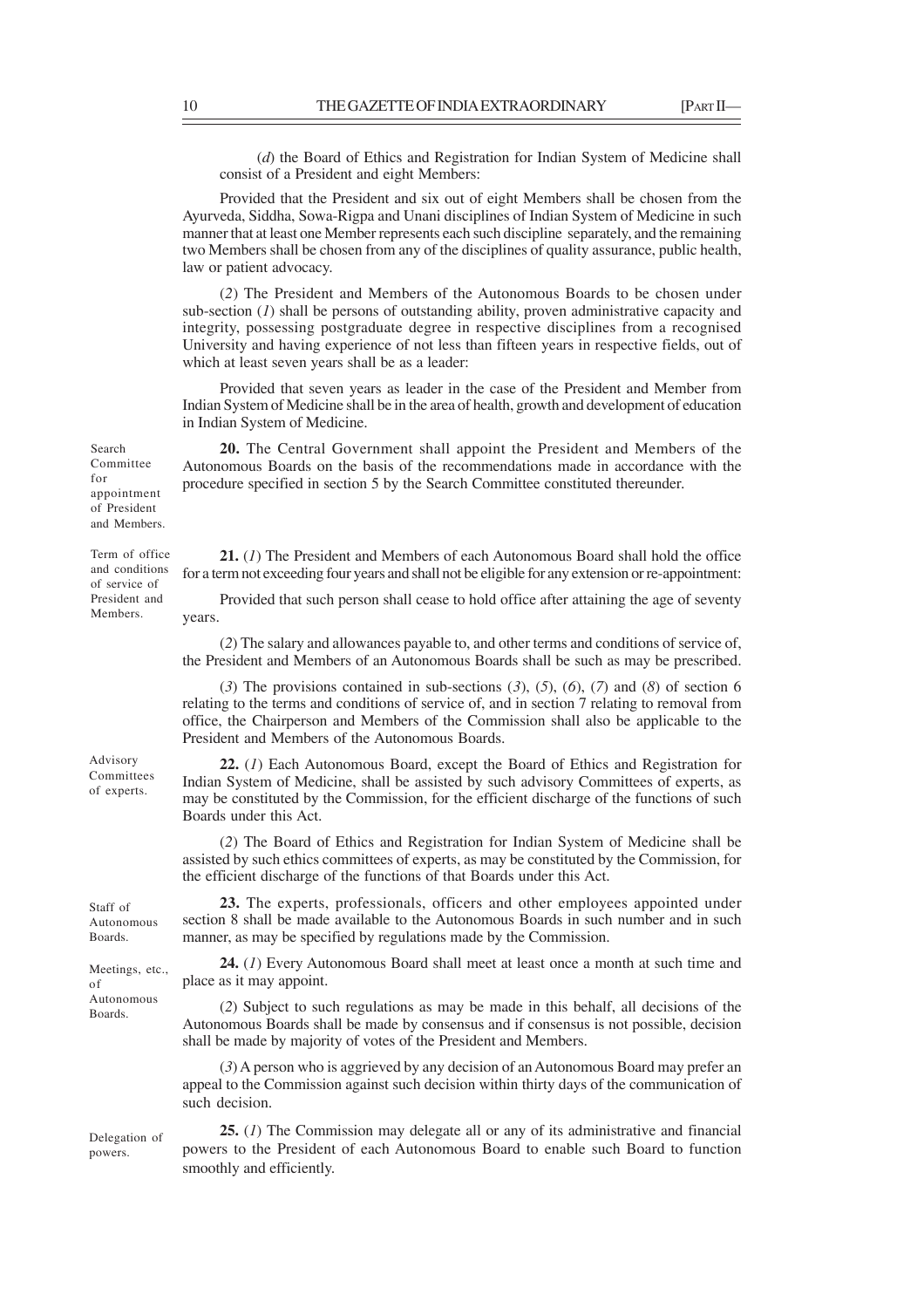**26.** (*1*) The Board of Ayurveda, in respect of the discipline of Ayurveda, and the Board of Unani, Siddha and Sowa-Rigpa, in respect of the disciplines of Unani, Siddha and Sowa-Rigpa, of the Indian System of Medicine, shall perform the following functions in respect of their respective disciplines, namely:—

(*a*) determine the standards of education at the undergraduate, postgraduate and super-speciality levels and oversee all aspects relating thereto;

(*b*) develop a competency based dynamic curriculum at all levels in accordance with the regulations made under this Act, in such manner that it develops appropriate skill, knowledge, attitude, values and ethics among the postgraduate and superspeciality students and enables them to provide healthcare, to impart medical education and to conduct medical research;

(*c*) frame guidelines on setting up of medical institutions for imparting undergraduate, postgraduate and super-speciality courses in Ayurveda, Unani, Siddha and Sowa-Rigpa, having regard to the needs of the country, the global norms and the regulations made under this Act;

(*d*) determine minimum requirements and standards for conducting of courses and examinations in medical institutions, having regard to the needs of creativity at local levels and the regulations made under this Act;

(*e*) determine standards and norms for infrastructure, faculty and quality of education and research in medical institutions of Indian System of Medicine, in accordance with the regulations made under this Act;

(*f*) specify norms for compulsory annual disclosure, electronically or otherwise, by medical institutions of Indian System of Medicine in respect of their functions that has a bearing on the interest of various stakeholders including students, faculty, the Commission and the Government;

(*g*) facilitate development and training of faculty members;

(*h*) facilitate research programmes;

(*i*) grant recognition to medical qualifications at all levels.

(*2*) The Board of Ayurveda and the Board of Unani, Siddha and Sowa-Rigpa may, in the discharge of their functions, make such recommendations to, and seek such directions from, the Commission, as it deems necessary.

**27.** (*1*) The Board of Ethics and Registration for Indian System of Medicine shall perform the following functions, namely:––

(*a*) maintain a National Register of all licensed practitioners of Indian System of Medicine in accordance with the provisions of section 32;

Board of Ethics and Registration for Indian System of Medicine.

Powers and functions of

(*b*) regulate professional conduct and promote medical ethics in accordance with the regulations made under this Act:

Provided that the Board of Ethics and Registration for Indian System of Medicine shall ensure compliance with the code of professional and ethical conduct through the State Medical Council, in a case where such State Medical Council has been conferred power to take disciplinary actions in respect of professional or ethical misconduct by medical practitioners under respective State Acts;

(*c*) develop mechanisms to have continuous interaction with State Medical Councils of Indian System of Medicine to effectively promote and regulate the conduct of medical practitioners of Indian System of Medicine;

(*d*) exercise appellate jurisdiction with respect to the actions taken by a State Medical Council under section 31.

Powers and functions of Autonomous Boards.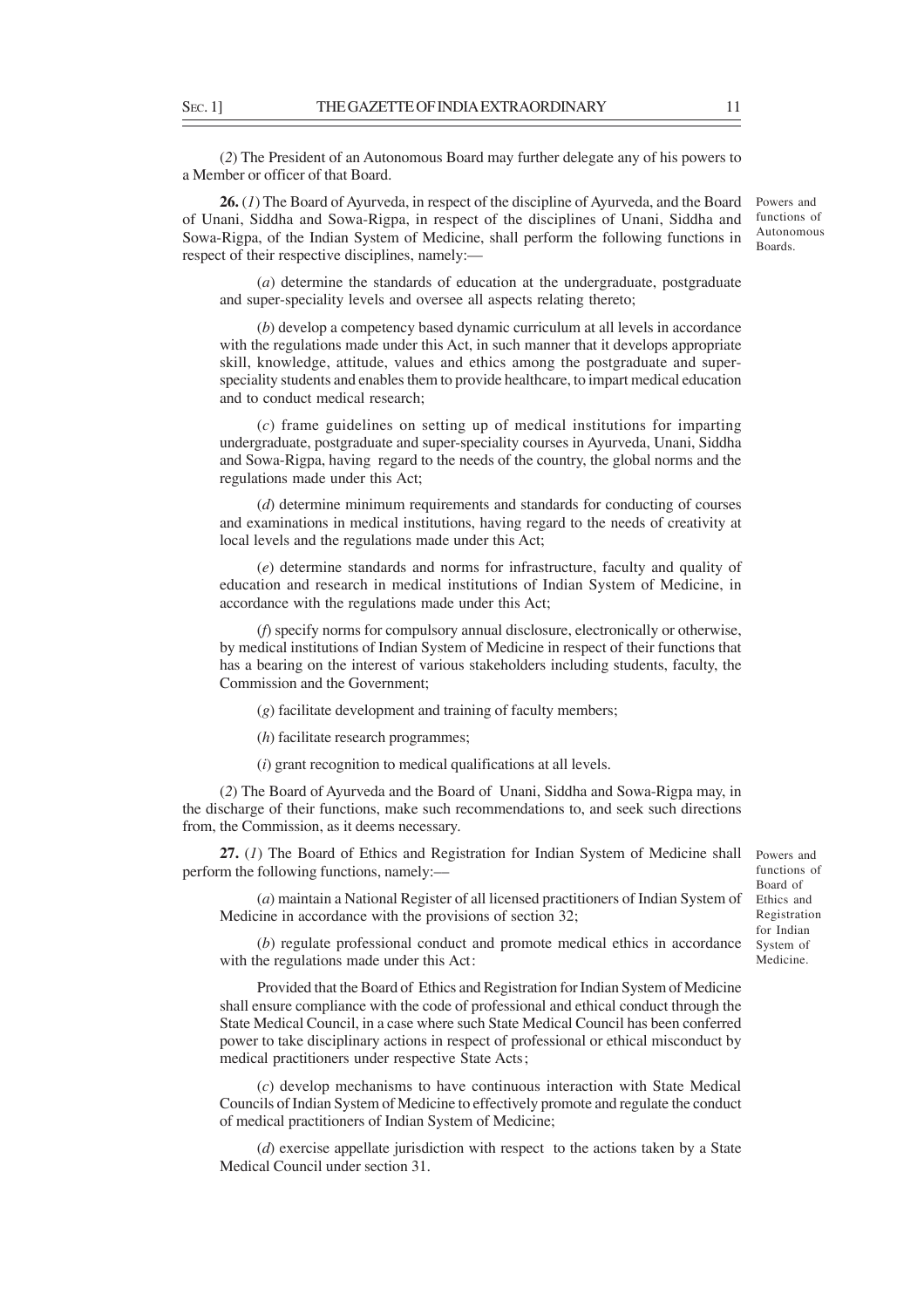(*2*) The Board of Ethics and Registration for Indian System of Medicine may, in the discharge of its functions, make such recommendations to, and seek such directions from, the Commission, as it deems necessary.

**28.** (*1*) The Medical Assessment and Rating Board for Indian System of Medicine shall perform the following functions, namely:––

(*a*) determine the procedure for assessment and rating of medical institutions on the basis of their compliance with the standards laid down by the Board of Ayurveda or, as the case may be, the Board of Unani, Siddha and Sowa-Rigpa, in accordance with the regulations made under this Act;

(*b*) grant permission for establishment of a new medical institution or to start any postgraduate course or to increase number of seats, in accordance with the provisions of section 29;

(*c*) carry out inspections of medical institutions for assessing and rating such institutions in accordance with the regulations made under this Act:

Provided that the Medical Assessment and Rating Board for Indian System of Medicine may, if it deems necessary, hire and authorise any other third party agency or persons for carrying out inspections of medical institutions for assessing and rating such institutions:

Provided further that where inspection of medical institutions is carried out by such third party agency or persons authorised by the Medical Assessment and Rating Board for Indian System of Medicine, it shall be obligatory on such institutions to provide access to such agency or person;

(*d*) conduct, or where it deems necessary, empanel independent rating agencies to conduct, assess and rate all medical institutions, within such period of their opening, and every year thereafter, at such time, and in such manner, as may be specified by regulations;

(*e*) make available on its website or in public domain, the assessment and ratings of medical institutions at regular intervals, in accordance with the regulations made under this Act;

(*f*) take such measures, including issuing warning, imposition of monetary penalty, reducing intake or stoppage of admissions and recommending to the Commission for withdrawal of recognition, against a medical institution for its failure to maintain the minimum essential standards specified by the Board of Ayurveda or, as the case may be, the Board of Unani, Siddha and Sowa-Rigpa, in accordance with the regulations made under this Act.

(*2*) The Medical Assessment and Rating Board for Indian System of Medicine may, in the discharge of its functions, make such recommendations to, and seek such directions from, the Commission, as it deems necessary.

Permission for establishment of new medical institution.

**29.** (*1*) No person shall establish a new medical institution or start any postgraduate course or increase number of seats without obtaining prior permission of the Medical Assessment and Rating Board for Indian System of Medicine.

*Explanation.––* For the purpose of this sub-section, the term "person" includes any University, trust or any other body, but does not include the Central Government.

(*2*) For the purpose of obtaining permission under sub-section (*1*), a person may submit a scheme to the Medical Assessment and Rating Board for Indian System of Medicine in such form, containing such particulars, accompanied by such fee, and in such manner, as may be specified by regulations.

(*3*) While considering the scheme received under sub-section (*2*), the Medical Assessment and Rating Board for Indian System of Medicine shall have regard to the standards of education and research, the standards and norms for infrastructure and faculty, the guidelines on setting up of medical institutions and other requirements determined by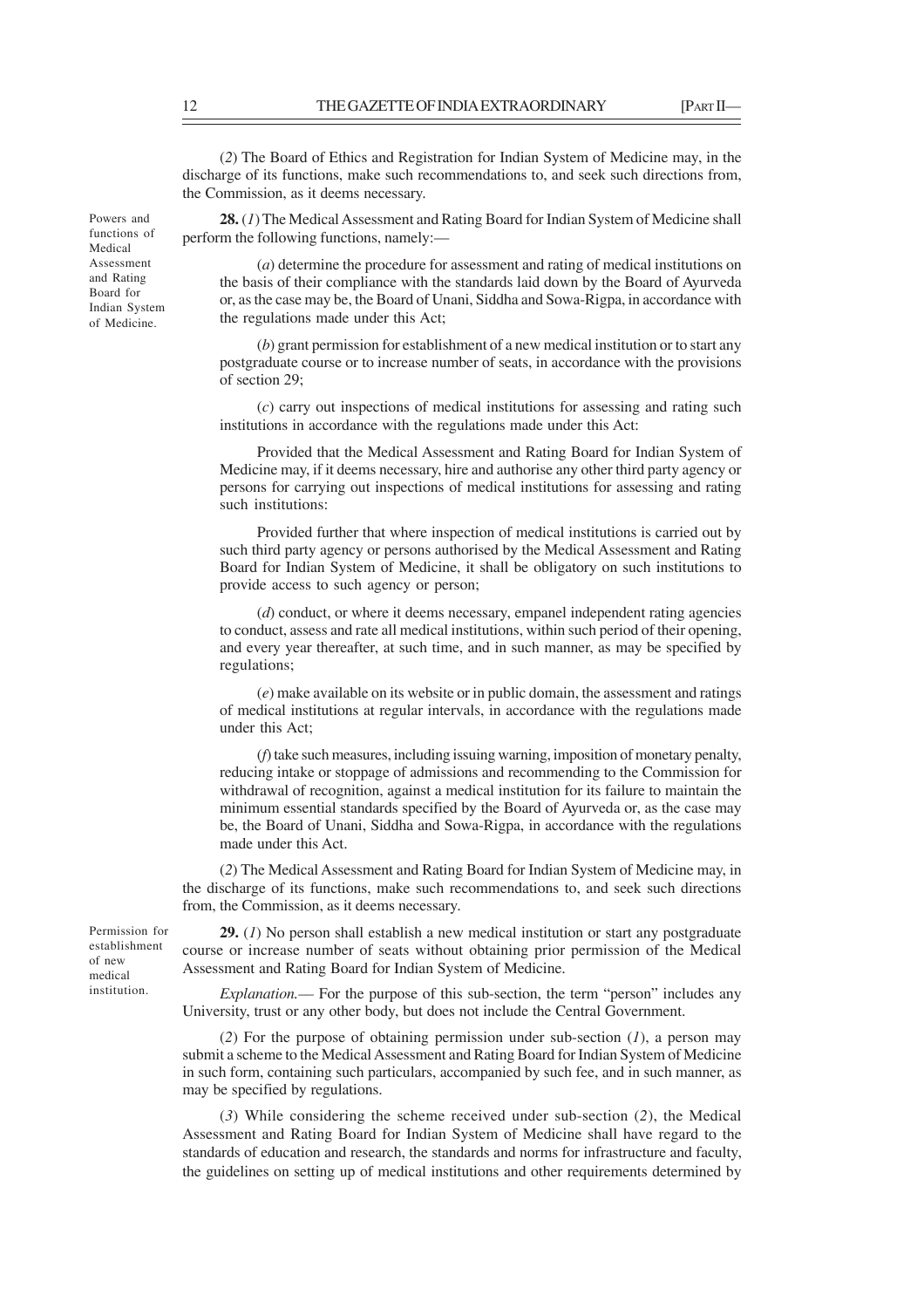the Board of Ayurveda or, as the case may be, the Board of Unani, Siddha and Sowa-Rigpa under section 26, and pass an order either approving or disapproving the scheme within three months from the date of receipt of such scheme:

Provided that before disapproving such scheme, an opportuntiy to rectify the defects, if any, shall be given to the person concerned.

(*4*) Where a scheme is approved under sub-section (*3*), such approval shall be the permission under sub-section (*1*) to establish a new medical institution.

(*5*) Where a scheme is disapproved under sub-section (*3*), or where no order is passed within three months of submitting a scheme under sub-section (*2*), the person concerned may prefer an appeal to the Commission within fifteen days of such disapproval or, as the case may be, after lapse of three months, in such manner as may be specified by regulations.

(*6*) Where the Commission has disapproved the scheme or no order has been passed within fifteen days from the date of preferring appeal under sub-section (*5*), the person concerned may prefer a second appeal to the Central Government within seven days of communication of such disapproval or, as the case may be, lapse of specified period of fifteen days.

(*7*) The Medical Assessment and Rating Board for Indian System of Medicine may conduct evaluation and assessment of any University or medical institution at any time, either directly or through any other expert, having integrity and experience in medical profession, without any prior notice and assess and evaluate the performance, standards and benchmarks of such University or medical institution.

**30.** While approving or disapproving a scheme under section 29, the Medical Criteria for Assessment and Rating Board for Indian System of Medicine, or the Commission, as the case may be, shall take into consideration the following criteria, namely:—

approving or disapproving scheme.

(*a*) adequacy of infrastructure and financial resources;

(*b*) whether adequate academic faculty, non-teaching staff, and other necessary facilities have been provided to ensure proper functioning of medical institution or would be provided within the time-limit specified in the scheme;

(*c*) whether adequate hospital facilities have been provided or would be provided within the time-limit specified in the scheme;

(*d*) such other factors as may be prescribed:

Provided that, subject to the previous approval of the Central Government, the criteria may be relaxed for the medical institutions which are set up in such areas as may be specified by the regulations.

**31.** (1) The State Government shall, by notification, within three years of the State Medical commencement of this Act, establish a State Medical Council for Indian System of Medicine in that State if no such Council exists in that State. Council.

(*2*) Where a State Act confers power upon the State Medical Council to take disciplinary actions in respect of any professional or ethical misconduct by a registered practitioner of Indian System of Medicine, the State Medical Council shall act in accordance with the regulations made, and the guidelines framed, under this Act:

Provided that till such time as a State Medical Council for Indian System of Medicine is established in a State, the Board of Ethics and Registration for Indian System of Medicine shall receive the complaints and grievances relating to any professional or ethical misconduct against a registered practitioner of Indian System of Medicine in that State in accordance with such procedure as may be specified by regulations:

 Provided further that the Board of Ethics and Registration for Indian System of Medicine or, as the case may be, the State Medical Council shall give an opportunity of hearing to such practitioner before passing any order or taking any action, including imposition of any monetary penalty, against such person.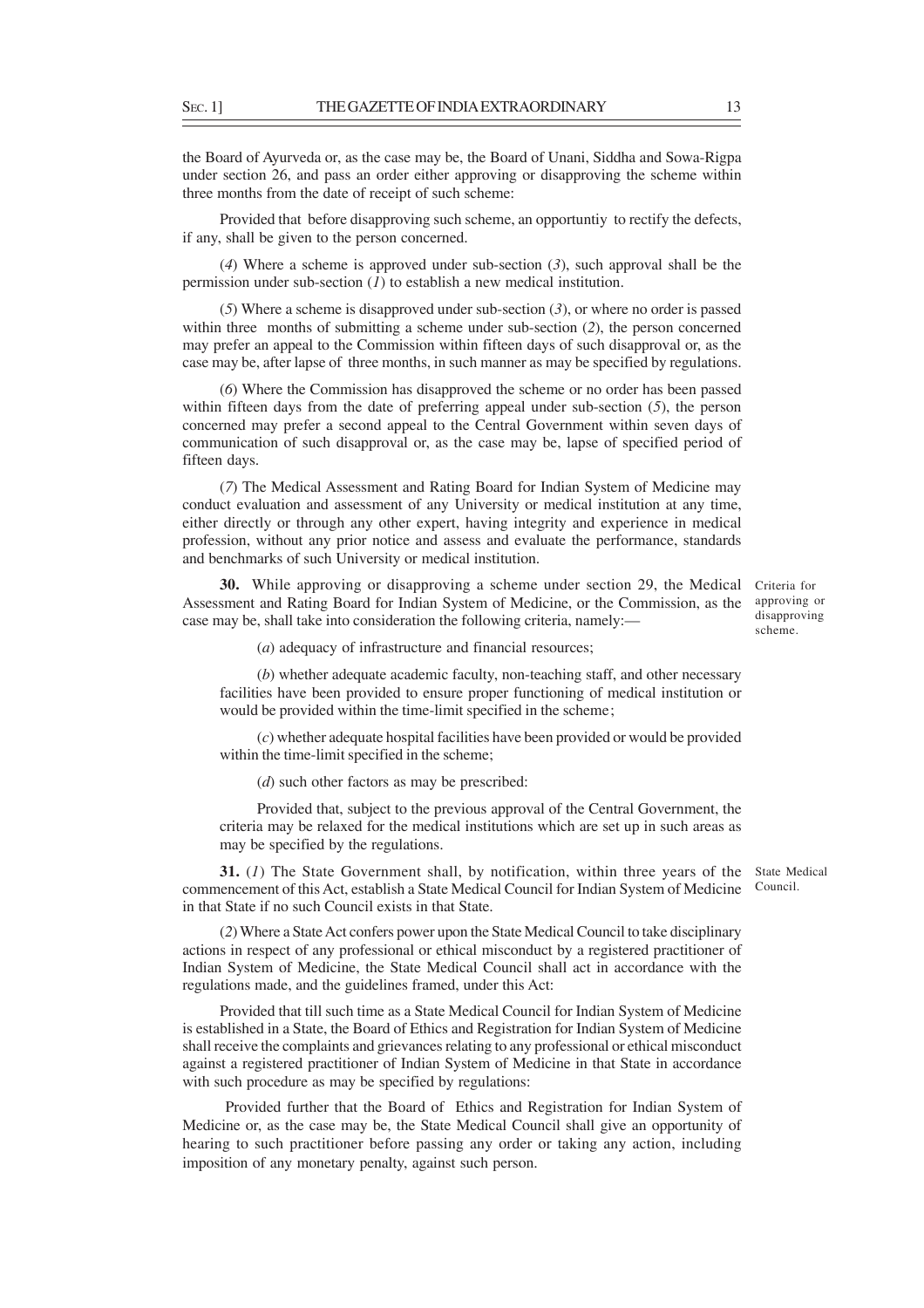(*3*) A practitioner of Indian System of Medicine who is aggrieved by the order passed or the action taken by––

(*a*) the State Medical Council under sub-section (*2*) may prefer an appeal to the Board of Ethics and Registration for Indian System of Medicine and the decision, if any, of the Board of Ethics and Registration for Indian System of Medicine thereupon shall be binding on such State Medical Council, unless a second appeal is preferred under sub-section (*4*);

(*b*) the Board of Ethics and Registration for Indian System of Medicine under the first proviso to sub-section (*2*) may prefer an appeal to the Commission.

(*4*) A medical practitioner of Indian system of medicine who is aggrieved by the decision of the Board of Ethics and Registration for Indian System of Medicine, may prefer an appeal to the Commission within sixty days of communication of such decision.

*Explanation.—*For the purposes of this Act,—

(*a*) "State" includes Union territory and the expressions "State Government" and "State Medical Council for Indian System of Medicine", in relation to a Union territory, shall respectively mean the "Central Government" and "Union Territory Medical Council for Indian System of Medicine";

(*b*) the expression "professional or ethical misconduct" includes any act of commission or omission, as may be specified by regulations.

**32.** (*1*) The Board of Ethics and Registration for Indian System of Medicine shall maintain a National Register containing the name, address, all recognised qualifications possessed by a licensed medical practitioner of the Indian System of Medicine and such other particulars as may be specified by regulations.

(*2*) The National Register shall be maintained in such form, including in electronic form and in such manner as may be specified by regulations.

(*3*) The manner in which any name or qualification may be added to, or removed from, the National Register and the grounds for removal thereof, shall be such as may be specified by the regulations.

(*4*) The National Register shall be made available to the public by placing it on the website of the Board of Ethics and Registration for Indian System of Medicine.

(*5*) Every State Medical Council shall maintain and regularly update the State Register in the specified electronic format and supply a physical copy of the same to the Board of Ethics and Registration for Indian System of Medicine within three months of the commencement of this Act.

(*6*) The Board of Ethics and Registration for Indian System of Medicine shall ensure electronic synchronization of the National Register and the State Register in such a manner that any change in one such register is automatically reflected in the other register.

under this Act: Rights of persons to be enrolled in National Register and their obligations thereto.

**33**. (*1*) Any person who has a recognised qualification in Indian System of Medicine under this Act and qualifies the National Exit Test held under section 15 shall be granted a licence to practice Indian System of Medicine and shall have his name and qualifications enrolled first in the State Register and subsequently in the National Register maintained

Provided that a person who has been registered in the Central Register of Indian System of Medicine maintained under the Indian Medicine Central Council Act, 1970 prior to 48 of 1970.the coming into force of this Act and before the National Exit Test becomes operational under sub-section (*3*) of section 15, shall be deemed to have been registered under this Act and be enrolled in the National Register maintained under this Act.

(*2*) No person who has obtained a qualification in Indian System of Medicine from a medical institution established in any country outside India and is recognised as a medical practitioner of Indian System of Medicine in that country, shall, after the commencement of

National Register and State Register of Indian System of Medicine.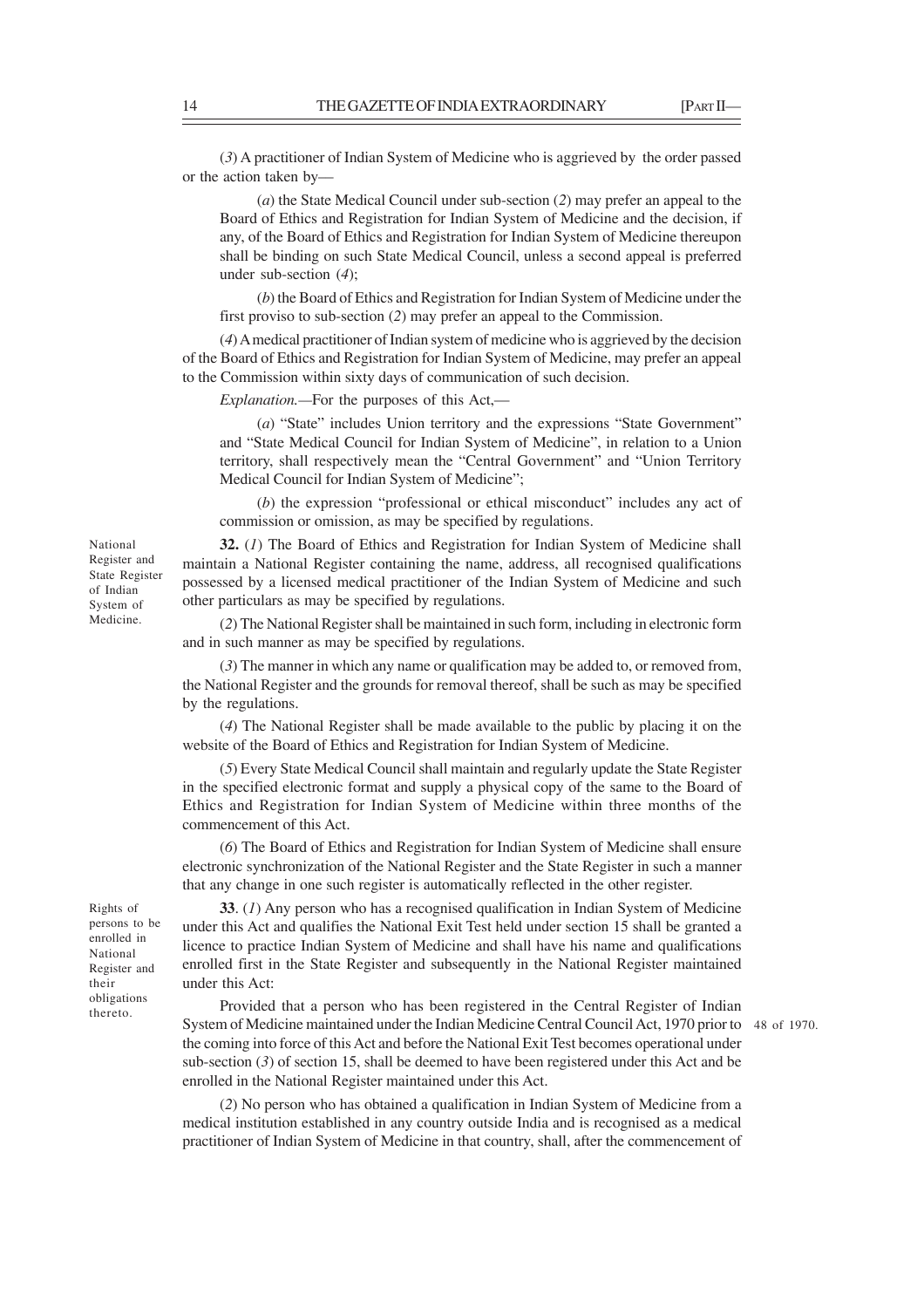this Act and the National Exit Test for Indian System of Medicine becomes operational under sub-section (*3*) of section 15, be enrolled in the National Register for Indian System of Medicine, unless he qualifies the National Exit Test for Indian System of Medicine.

(*3*) When a person whose name is entered in the State Register or the National Register, as the case may be, obtains any title, diploma or qualification for proficiency in sciences or medicine which is a recognised qualification under section 35 or section 36, as the case may be, he shall be entitled to have such title, diploma or qualification entered against his name in the State Register or the National Register, in such manner as may be specified by regulations.

**34.** (1) No person other than a person who is enrolled in the State Register or the Rights of National Register, as the case may be, shall—

(*a*) be allowed to practice Indian System of Medicine as a qualified practitioner; practice.

(*b*) hold office as a physician or surgeon or any other office, by whatever name called, which is meant to be held by a physician or surgeon, as the case may be;

(*c*) be entitled to sign or authenticate a medical or fitness certificate or any other certificate required by any law to be signed or authenticated by a duly qualified medical practitioner;

(*d*) be entitled to give evidence at any inquest or in any court of law as an expert under section 45 of the Indian Evidence Act, 1872 on any matter relating to Indian System of Medicine:

Provided that the Commission shall submit a list of such practitioners to the Central Government in such manner as may be prescribed:

Provided further that a foreign citizen who is enrolled in his country as a practitioner of Indian System of Medicine in accordance with the law regulating the registration of such practitioners in that country may be permitted temporary registration in India for such period and in such manner as may be specified by regulations.

(*2*) Any person who acts in contravention of the provisions of this section shall be punished with imprisonment for a term which may extend to one year, or with fine which may extend to five lakh rupees, or with both.

(*3*) Nothing contained in this section shall affect––

(*a*) the right of a person enrolled in a State Register as practitioner of Indian System of Medicine to practice in any State merely on the ground that he does not possess, as on the date of commencement of this Act, a recognised medical qualification in the Indian System of Medicine;

(*b*) the privileges, including the right to practice any system of medicine, conferred by or under any law for the time being in force in a State on the practitioners of Indian System of Medicine enrolled in the State register of that State;

(*c*) the right of a person who has been practicing Indian System of Medicine for not less than five years in a State, to continue to practice in that State in which a State Register of Indian System of Medicine is not maintained as on the date of commencement of this Act.

# CHAPTER VI

RECOGNITION OF QUALIFICATIONS OF INDIAN SYSTEM OF MEDICINE

**35.** (*1*) The medical qualifications in Indian System of Medicine at undergraduate or postgraduate or super-speciality level granted by any University or medical institution in India shall be listed and maintained by the Board of Ayurveda or the Board of Unani, Siddha and Sowa-Rigpa, as the case may be, in such manner as may be specified by regulations and such medical qualification shall be a recognised medical qualification for the purposes of this Act.

(*2*) Any University or medical institution in India which grants an undergraduate or postgraduate or super-speciality qualification in Indian System of Medicine not included in the list maintained by the Board of Ayurveda or the Board of Unani, Siddha and Sowa-Rigpa, as the case may be, may apply to that Board for granting recognition to such qualification.

Recognition of qualifications granted by Universities or medical institutions in India.

1 of 1872.

persons to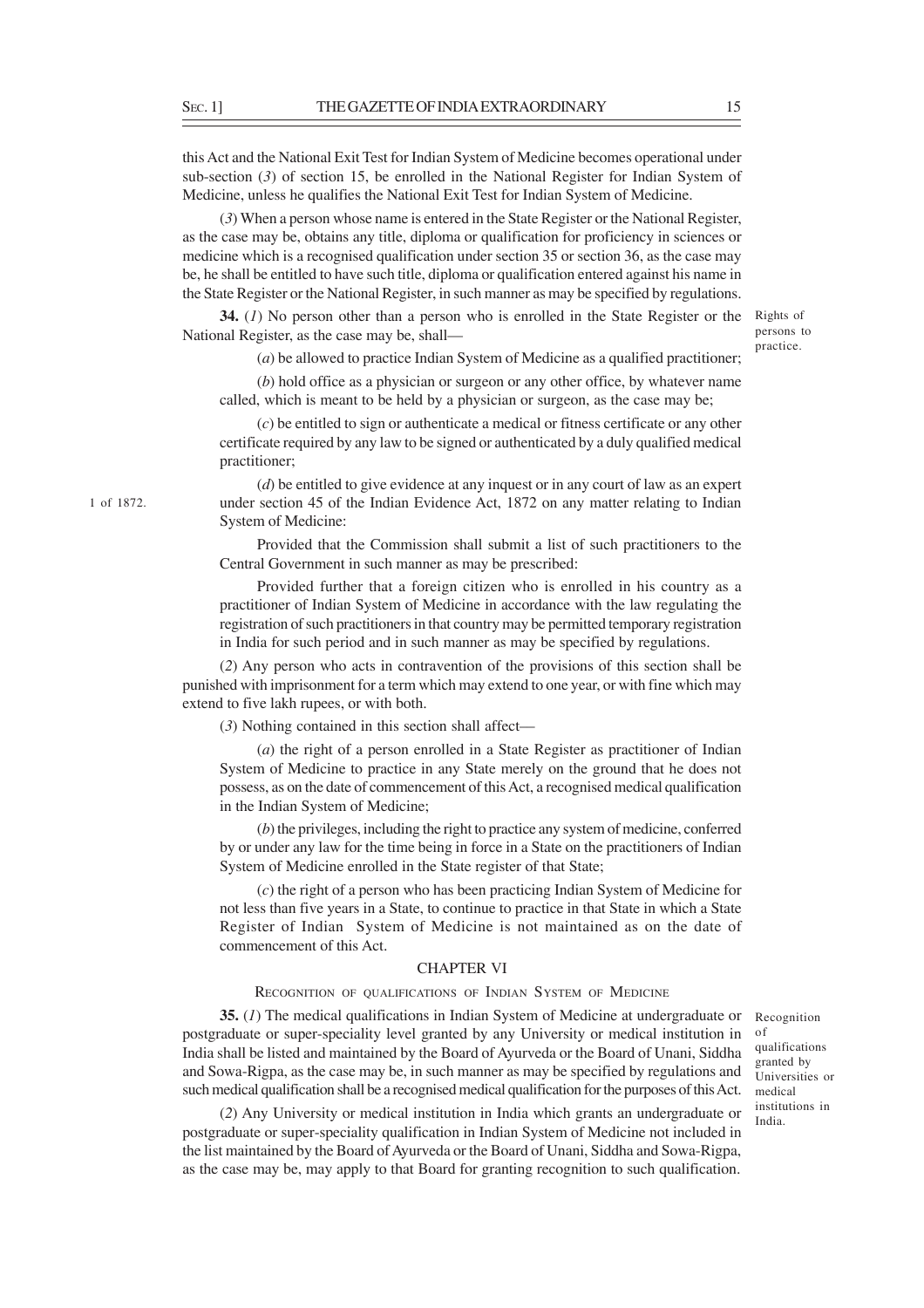(*3*) The Board of Ayurveda or the Board of Unani, Siddha and Sowa-Rigpa, as the case may be, shall examine the application for grant of recognition to a qualification in Indian System of Medicine within a period of six months in such manner as may be specified by regulations.

(*4*) Where the Board of Ayurveda or the Board of Unani, Siddha and Sowa-Rigpa, as the case may be, decides to grant recognition to the qualification in Indian System of Medicine, it shall include such qualification in the list maintained by it and shall also specify therein the date of effect of such recognition, otherwise it shall communicate its decision not to grant recognition to the medical qualification to the concerned University or medical institution.

(*5*) The aggrieved University or the medical institution may prefer an appeal to the Commission within a period of sixty days from the date of communication of the decision of the Board of Ayurveda or the Board of Unani, Siddha and Sowa-Rigpa, as the case may be, in such manner as may be specified by regulations.

(*6*) The Commission shall examine the appeal received under sub-section (*5*) within a period of two months and if it decides that recognition may be granted to such medical qualification, it may direct the concerned Board to include such qualification in the list maintained by that Board in such manner as may be specified by regulations.

(*7*) Where the Commission decides not to grant recognition under sub-section (*6*) or fails to decide within the specified period, the aggrieved University or medical institution may prefer a second appeal to the Central Government within a period of thirty days from the date of communication of such decision or lapse of specified period, as the case may be.

(*8*) All medical qualifications which have been recognised before the date of commencement of this Act and are included in the Second Schedule and Third Schedule to the Indian Medicine Central Council Act, 1970, shall also be listed and maintained by the 48 of 1970. Board of Ayurveda or the Board of Unani, Siddha and Sowa-Rigpa, as the case may be, in such manner as may be specified by regulations.

**36.** (*1*) Where an authority in any country outside India which, by the law of that country is entrusted with the recognition of qualifications of Indian System of Medicine in that country, makes an application to the Commission for granting recognition to such qualification in India, the Commission may, subject to such verification as it deems necessary, either grant or refuse to grant recognition to that medical qualification.

(*2*) Where the Commission grants recognition to any medical qualification under sub-section (*1*), such qualification shall be a recognised qualification for the purposes of this Act and shall be included in the list maintained by the Commission in such manner as may be specified:

Provided that in case the Commission decides not to grant recognition to any qualification, the Commission shall give a reasonable opportunity of being heard to such authority before refusing to grant such recognition.

(*3*) Where the Commission refuses to grant recognition to a medical qualification under sub-section (*2*), the Authority concerned may prefer an appeal to the Central Government for grant of recognition.

(*4*) All qualifications which have been recognised before the date of commencement of this Act and are included in the Fourth Schedule to the Indian Medicine Central Council Act, 1970 shall also be recognised medical qualifications for the purposes of this Act and shall be listed and maintained by the Commission in such manner as may be specified by the regulations.

48 of 1970.

**37.** (*1*) Where, upon a report received from the Medical Assessment and Rating Board for Indian System of Medicine or otherwise, it appears to the Commission that—

(*a*) the courses of study and examination to be undergone in, or the proficiency required from candidates at any examination held by, a University or medical institution do not conform to the standards specified by the Board of Ayurveda or the Board of Unani, Siddha and Sowa-Rigpa, as the case may be; or

Recognition of medical qualifications granted by medical institutions outside India.

Withdrawal of recognition or de-recognition of qualification.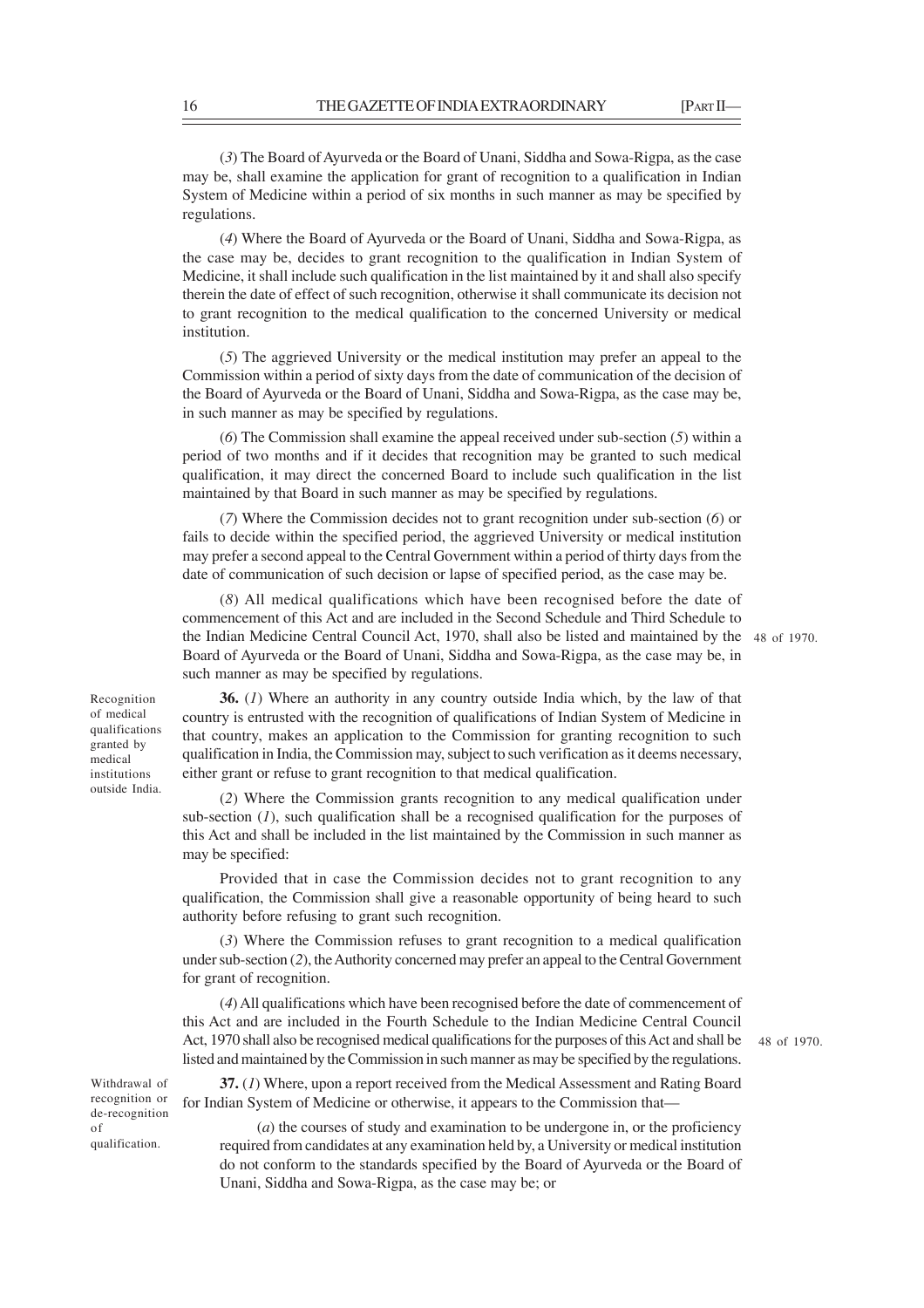(*b*) the standards and norms for infrastructure, faculty and quality of education in medical institutions as determined by the Board of Ayurveda or the Board of Unani, Siddha and Sowa-Rigpa, as the case may be, are not adhered to by any University or medical institution, and such University or medical institution has failed to take necessary corrective action to maintain specified minimum standards,

the Commission may initiate action in accordance with the provisions of sub-section (*2*):

Provided that the Commission shall, before, taking any action for *suo motu* withdrawal of recognition granted to the medical qualification awarded by a University or medical institution, impose penalty in accordance with the provisions of clause (*f*) of sub-section (*l*) of section 28.

(*2*) The Commission shall, after making such further inquiry as it deems fit, and after holding consultations with the State Government and the authority of the concerned University or medical institution, comes to the conclusion that the recognition granted to a medical qualification ought to be withdrawn, it may, by order, withdraw recognition granted to such medical qualification and direct the Board of Ayurveda or the Board of Unani, Siddha and Sowa-Rigpa, as the case may be, to amend the entries against the University or medical institution concerned in the list maintained by that Board to the effect that the recognition granted to such qualification is withdrawn with effect from the date specified in that order.

(*3*) If the Commission, after verification with the authority in any country outside India, is of the opinion that a recognised medical qualification which is included in the list maintained by it is to be de-recognised, it may, by order, de-recognise such medical qualification and remove it from the list maintained by the Commission with effect from the date of such order.

**38.** Where the Commission deems it necessary so to do, it may, by notification, direct that any qualification in Indian System of Medicine granted by a medical institution outside India, after such date, as may be specified in that notification, shall be recognised qualification for the purposes of this Act:

Provided that medical practice by a person possessing such qualification shall be permitted only if such person has been enrolled as a medical practitioner in accordance with the law regulating the registration of medical practitioner for the time being in force in that country:

Provided further that medical practice by a person possessing such qualification shall be limited to such period as may be specified in that order:

Provided also that medical practice by a person possessing such qualification shall be permitted only if such person qualifies National Exit Test.

#### CHAPTER VII

### GRANTS, AUDIT AND ACCOUNTS

**39.** The Central Government may, after due appropriation made by Parliament by law in this behalf, make to the Commission grants of such sums of money as the Central Government may think fit.

**40.** (*1*) There shall be constituted a fund to be called "the National Commission Fund for Indian System of Medicine" and there shall be credited thereto—

(*a*) all Government grants, fees, penalties and charges received by the Commission and the Autonomous Boards;

(*b*) all sums received by the Commission from such other source as may be decided by it.

(*2*) The fund shall be applied for making payment towards––

(*a*) the salaries and allowances payable to the Chairperson and Members of the Commission, the Presidents and Members of the Autonomous Boards and the administrative expenses including the salaries and allowances payable to the officers and other employees of the Commission and Autonomous Boards;

(*b*) the expenses incurred or to be incurred in carrying out the provisions of this Act including in connection with the discharge of the functions of the Commission and the Autonomous Boards.

Special provision in certain cases for recognition of qualifications.

Grants by Central Government. National Commission Fund for Indian System of Medicine.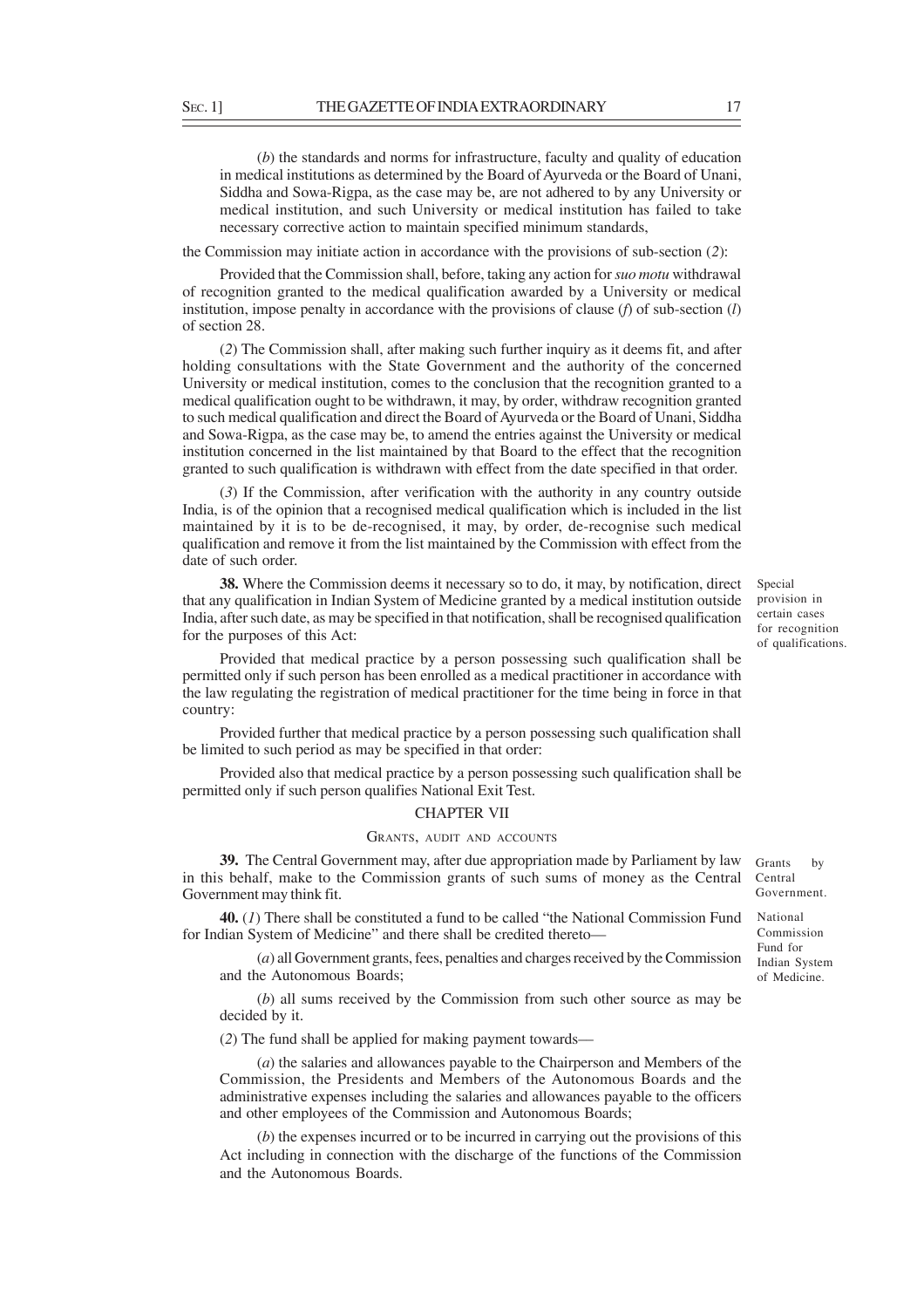**41.** (*1*) The Commission shall maintain proper accounts and other relevant records and prepare an annual statement of accounts in such form as may be prescribed, in consultation with the Comptroller and Auditor-General of India.

(*2*) The accounts of the Commission shall be audited by the Comptroller and Auditor-General of India at such intervals as may be specified by him and any expenditure incurred in connection with such audit shall be payable by the Commission to the Comptroller and Auditor-General of India.

(*3*) The Comptroller and Auditor-General of India and any other persons appointed by him in connection with the audit of the accounts of the Commission shall have the same rights and privileges and authority in connection with such audit as the Comptroller and Auditor-General generally has in connection with the audit of Government accounts and in particular, shall have the right to demand the production of, and complete access to, records, books, accounts, connected vouchers and other documents and papers and to inspect the office of the Commission.

(*4*) The accounts of the Commission as certified by the Comptroller and Auditor-General of India or any other person appointed by him in this behalf, together with the audit report thereon, shall be forwarded annually by the Commission to the Central Government which shall cause the same to be laid, as soon as may be after it is received, before each House of Parliament.

**42.** (*1*) The Commission shall furnish to the Central Government, at such time, in such form and in such manner, as may be prescribed or as the Central Government may direct, such reports and statements and such particulars in regard to any matter under the jurisdiction of the Commission, as the Central Government may, from time to time, require.

(*2*) The Commission shall prepare, once every year, in such form and at such time as may be prescribed, an annual report, giving a summary of its activities during the previous year and copies of the report shall be forwarded to the Central Government.

(*3*) A copy of the report received under sub-section (*2*) shall be laid by the Central Government, as soon as may be after it is received, before each House of Parliament.

### CHAPTER VIII

# **MISCELLANEOUS**

**43.** (*1*) Without prejudice to the foregoing provisions of this Act, the Commission and the Autonomous Boards shall, in exercise of their powers and discharge of their functions under this Act be bound by such directions on questions of policy as the Central Government may give in writing to them from time to time:

Provided that the Commission and the Autonomous Boards shall, as far as practicable, be given an opportunity to express their views before any direction is given under this sub-section.

(*2*) The decision of the Central Government whether a question is one of policy or not shall be final.

**44.** The Central Government may give such directions, as it may deem necessary, to a State Government for carrying out all or any of the provisions of this Act and the State Government shall comply with such directions.

**45.** (*1*) The Commission shall furnish such reports, copies of its minutes, abstracts of its accounts and other information to the Central Government as that Government may require.

(*2*) The Central Government may publish, in such manner as it may think fit, the reports, minutes, abstracts of accounts and other information furnished to it under sub-section (*1*).

Power of Central Government to give directions to Commission and Autonomous Boards.

Power of Central Government to give directions to State Governments. Information to be furnished by Commission and publication thereof.

Furnishing of returns and reports to Central Government.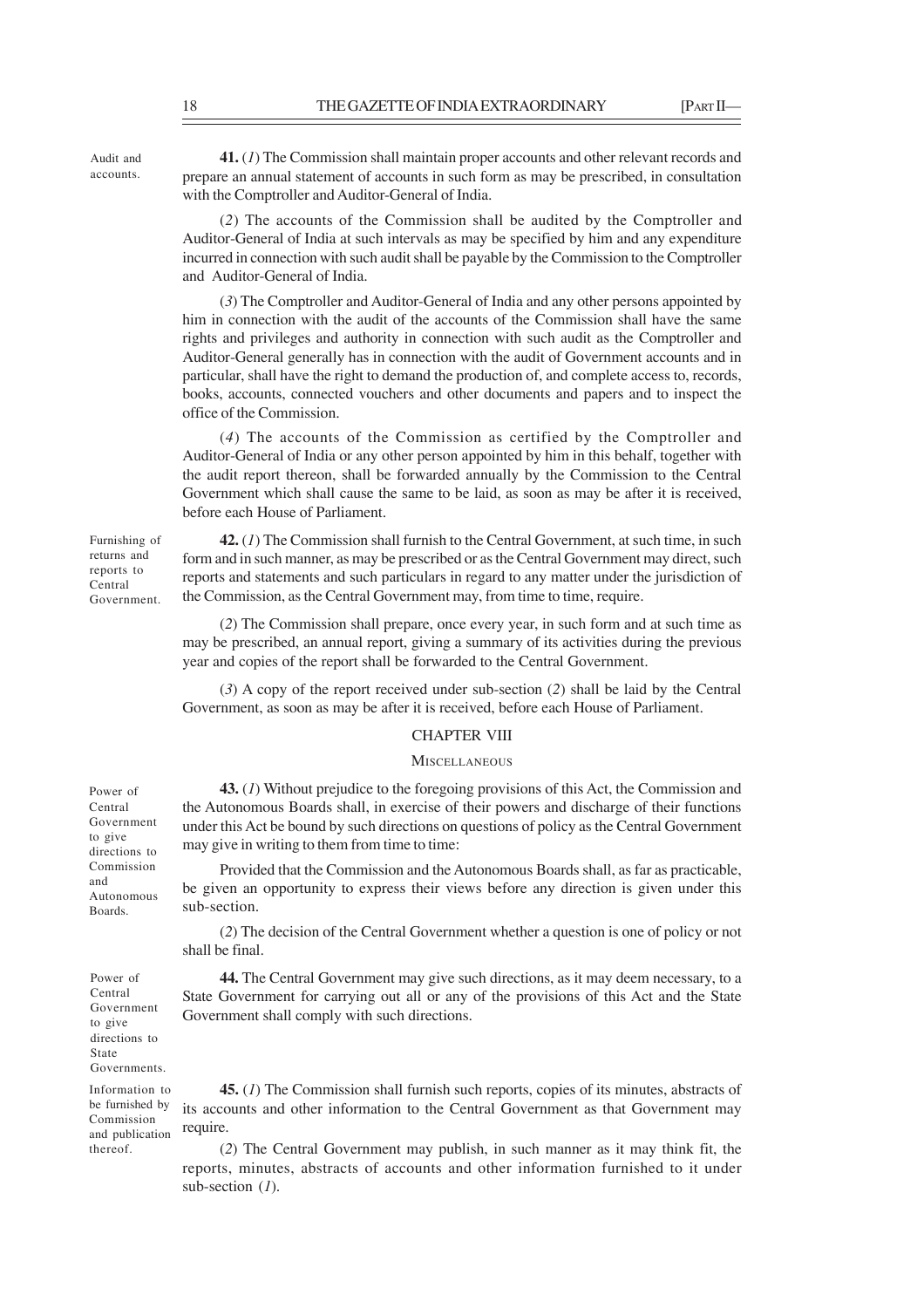**46.** Every university and medical institutions covered under this Act shall maintain a website at all times and display in its website all such information as may be required by the Commission or an Autonomous Board, as the case may be.

**47.** (*1*) Notwithstanding anything contained in this Act, any student who was studying for a degree or diploma in any medical institution immediately before the commencement of this Act shall continue to so study and complete his course for such degree or diploma, and such institution shall continue to provide instructions and hold examination for such student in accordance with the syllabus and studies as existed before such commencement, and such student shall be deemed to have completed his course of study under this Act and shall be awarded degree or diploma under this Act.

(*2*) Notwithstanding anything contained in this Act, where recognition granted to a medical institution has lapsed, whether by efflux of time or by its voluntary surrender or for any other reason whatsoever, such medical institution shall continue to maintain and provide the minimum standards as approved by the Commission till such time as all the candidates are able to complete their study in that institution.

**48.** The Chairperson, Members, officers and other employees of the Commission and the President and Members of Autonomous Boards shall be deemed, when acting or purporting to act in pursuance of any of the provisions of this Act, to be public servants within the meaning of section 21 of the Indian Penal Code.

**49.** No suit, prosecution or other legal proceeding shall lie against the Government, the Commission or any Autonomous Board or a State Medical Council or any Committee thereof, or any officer or other employee of the Government or of the Commission acting under this Act for anything which is in good faith done or intended to be done under this Act or the rules or regulations made thereunder.

**50.** No Court shall take cognizance of an offence punishable under this Act except upon a complaint in writing made in this behalf by an officer authorised by the Commission or the Ethics and Registration Board or a State Medical Council for Indian System of Medicine, as the case may be.

**51.** (*1*) If, at any time, the Central Government is of opinion that—

(*a*) the Commission is unable to discharge the functions and duties imposed on it by or under the provisions of this Act; or

(*b*) the Commission has persistently made default in complying with any direction issued by the Central Government under this Act or in the discharge of the functions and duties imposed on it by or under the provisions of this Act,

the Central Government may, by notification, supersede the Commission for such period, not exceeding six months, as may be specified in the notification:

Provided that before issuing a notification under this sub-section, the Central Government shall give a reasonable opportunity to the Commission to show cause as to why it should not be superseded and shall consider the explanations and objections, if any, of the **Commission** 

(*2*) Upon the publication of a notification under sub-section (*1*) superseding the Commission,––

(*a*) all the Members shall, as from the date of supersession, vacate their offices as such;

*(b*) all the powers, functions and duties which may, by or under the provisions of this Act, be exercised or discharged by or on behalf of the Commission, shall until the Commission is re-constituted under sub-section (*3*), be exercised and discharged by such person or persons as the Central Government may direct;

45 of 1860.

Cognizance of offences.

Power of Central Government to supersede Commission.

Obligation of Universities and medical institutions. Completion of courses of studies in medical institutions.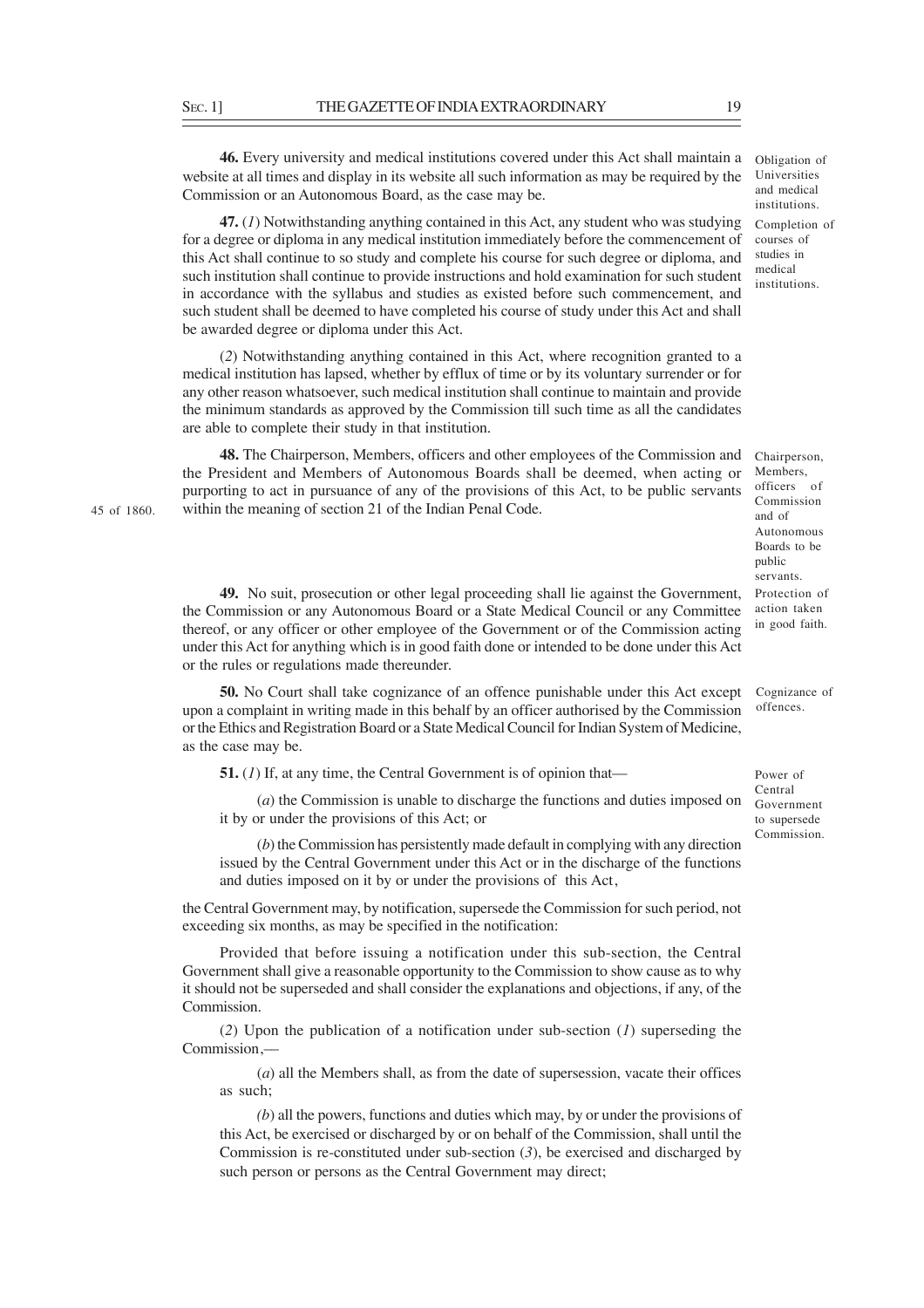*(c*) all property owned or controlled by the Commission shall, until the Commission is re-constituted under sub-section (*3*), vest in the Central Government.

(*3*) On the expiration of the period of supersession specified by the notification issued under sub-section (*1*), the Central Government may,—

(*a*) extend the period of supersession for such further term not exceeding six months, as it may consider necessary; or

(*b*) re-constitute the Commission by fresh appointment and in such case the Members who vacated their offices under clause (*a*) of sub-section (*2*) shall not be deemed disqualified for appointment:

Provided that the Central Government may, at any time before the expiration of the period of supersession, whether as originally specified under sub-section (*1*) or as extended under this sub-section, take action under clause (*b*) of this sub-section.

(*4*) The Central Government shall cause a notification issued under sub-section (*1*) and a full report of any action taken under this section and the circumstances leading to such action to be laid before both Houses of Parliament at the earliest opportunity.

**52.** (*1*) There shall be a joint sitting of the Commission, the National Commission for Homoeopathy, and the National Medical Commission, at least once a year, at such time and place as they mutually appoint, to enhance the interface between Indian System of Medicine, Homoeopathy and modern system of medicine.

(*2*) The Agenda for the joint sitting may be placed with mutual agreement by the Chairpersons of the Commissions concerned.

(*3*) The joint sitting may, by an affirmative vote of all members present and voting, decide on approving specific educational and medical modules or programme that could be introduced in the under-graduate and post-graduate courses across medical systems, and promote medical pluralism.

**53.** Every State Government may, for the purposes of addressing or promoting public health, take necessary measures to enhance the capacity of the healthcare professionals.

Power to make rules.

State Government to promote public health.

> **54.** (*1*) The Central Government may, by notification in the Official Gazette, make rules to carry out the purposes of this Act.

> (*2*) In particular, and without prejudice to the foregoing power, such rules may provide for all or any of the following matters, namely:––

(*a*) the manner of appointing six Members of the Commission on rotational basis from amongst the nominees of the States and Union territories in the Advisory Council under clause (*b*) of sub-section (*4*) of section 4;

(*b*) the manner of appointing members under clause (*c*) of sub-section (*4*) of section 4;

(*c*) the manner of nominating one expert by the Central Government under clause (*d*) of sub-section (*1*) of section 5;

(*d*) the salary and allowances payable to, and other terms and conditions of service of, the Chairperson and Members under sub-section (*4*) of section 6;

(*e*) the form and the manner of making declaration under sub-section (*6*) of section 6;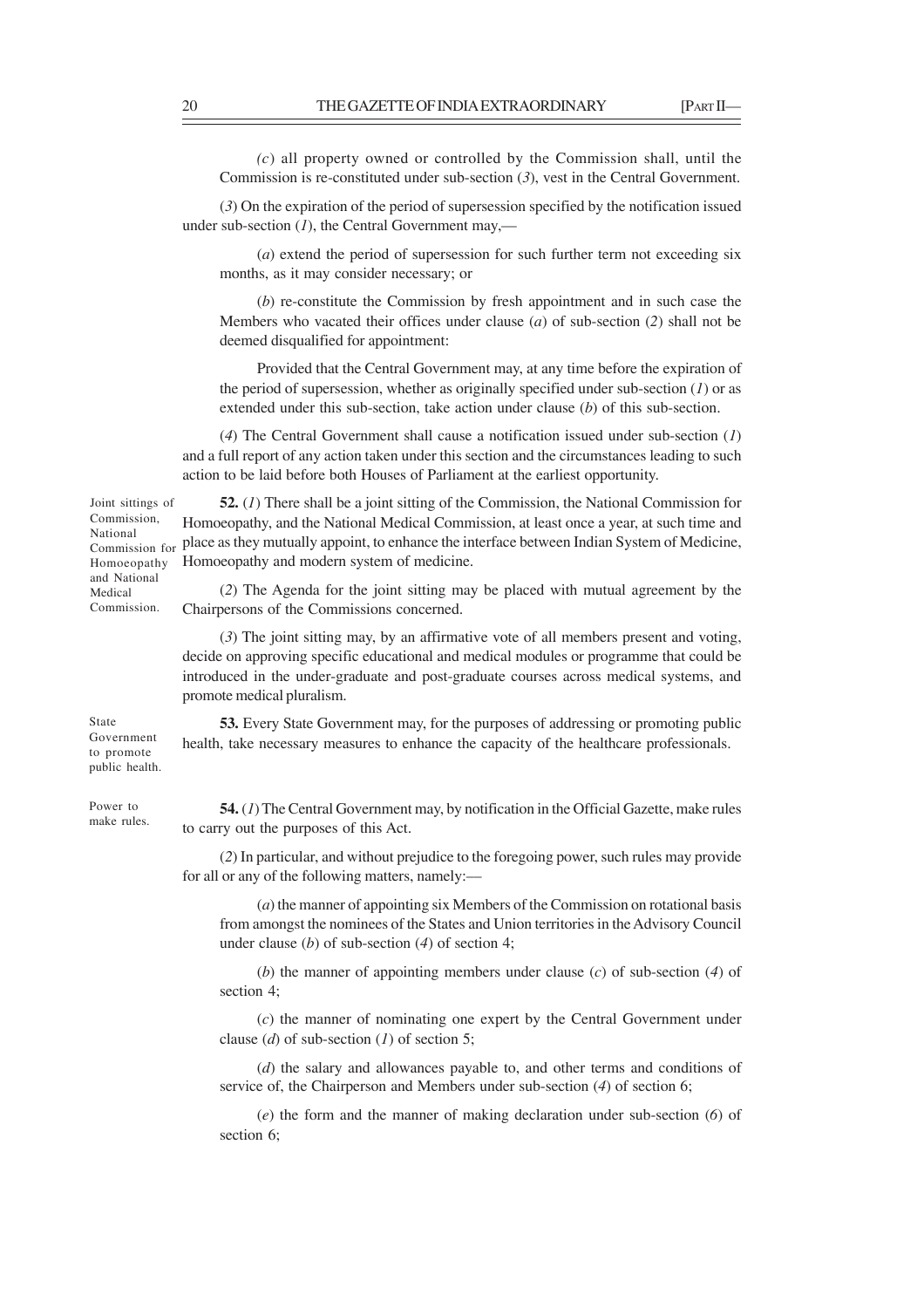(*f*) the qualifications and experience to be possessed by Secretary under sub-section (*2*) of section 8;

(*g*) the salaries and allowances payable to, and other terms and conditions of the Secretary, officers and other employees of the Commission under sub-section (*6*) of section 8;

(*h*) the other powers to be exercised and other functions to be performed by the Commission under clause (*i*) of sub-section (*1*) of section 10;

(*i*) the salary and allowances payable to, and other terms and conditions of service of, the President and Members of an Autonomous Board under sub-section (*2*) of section 21;

(*j*) the other factors under clause (*d*) of section 30.

(*k*) the manner of submitting a list of practitioners under the second proviso to sub-section (*1*) of section 34;

(*l*) the form for preparing annual statement of accounts under sub-section (*1*) of section 41;

(*m*) the time within which, and the form and the manner in which, the reports and statements shall be furnished by the Commission and the particulars with regard to any matter as may be required by the Central Government under sub-section (*1*) of section 42;

(*n*) the form and the time for preparing annual report under sub-section (*2*) of section 42;

(*o*) the compensation for the premature termination of employment under the second proviso to sub-section (*3*) of section 58;

(*p*) any other matter in respect of which provision is to be made by rules.

**55.** (*1*) The Commission may, by notification, make regulations consistent with this Act and the rules made thereunder to carry out the provisions of this Act.

Power to make regulations.

(*2*) In particular, and without prejudice to the generality of the foregoing power, such regulations may provide for all or any of the following matters, namely:—

(*a*) the functions to be discharged by the Secretary of the Commission under sub-section (*4*) of section 8;

(*b*) the procedure in accordance with which experts and professionals may be engaged and the number of such experts and professionals under sub-section (*7*) of section 8;

(*c*) the procedure to be followed at the meetings of Commission, including the quorum at its meetings under sub-section (*3*) of section 9;

(*d*) the quality and standards to be maintained in education of Indian System of Medicine under clause (*a*) of sub-section (*1*) of section 10;

(*e*) the manner of regulating medical institutions, medical researches and medical professionals under clause (*b*) of sub-section (*1*) of section 10;

(*f*) the manner of functioning of the Commission, the Autonomous Boards and the State Medical Councils under clause (*d*) of sub-section (*1*) of section 10;

(*g*) the procedure to be followed at the meetings of the Medical Advisory Council, including the quorum at its meetings under sub-section (*3*) of section 13;

(*h*) the other languages in which, the designated authority through which, and the manner in which the National Eligibility-cum-Entrance Test shall be conducted under sub-section (*2*) of section 14;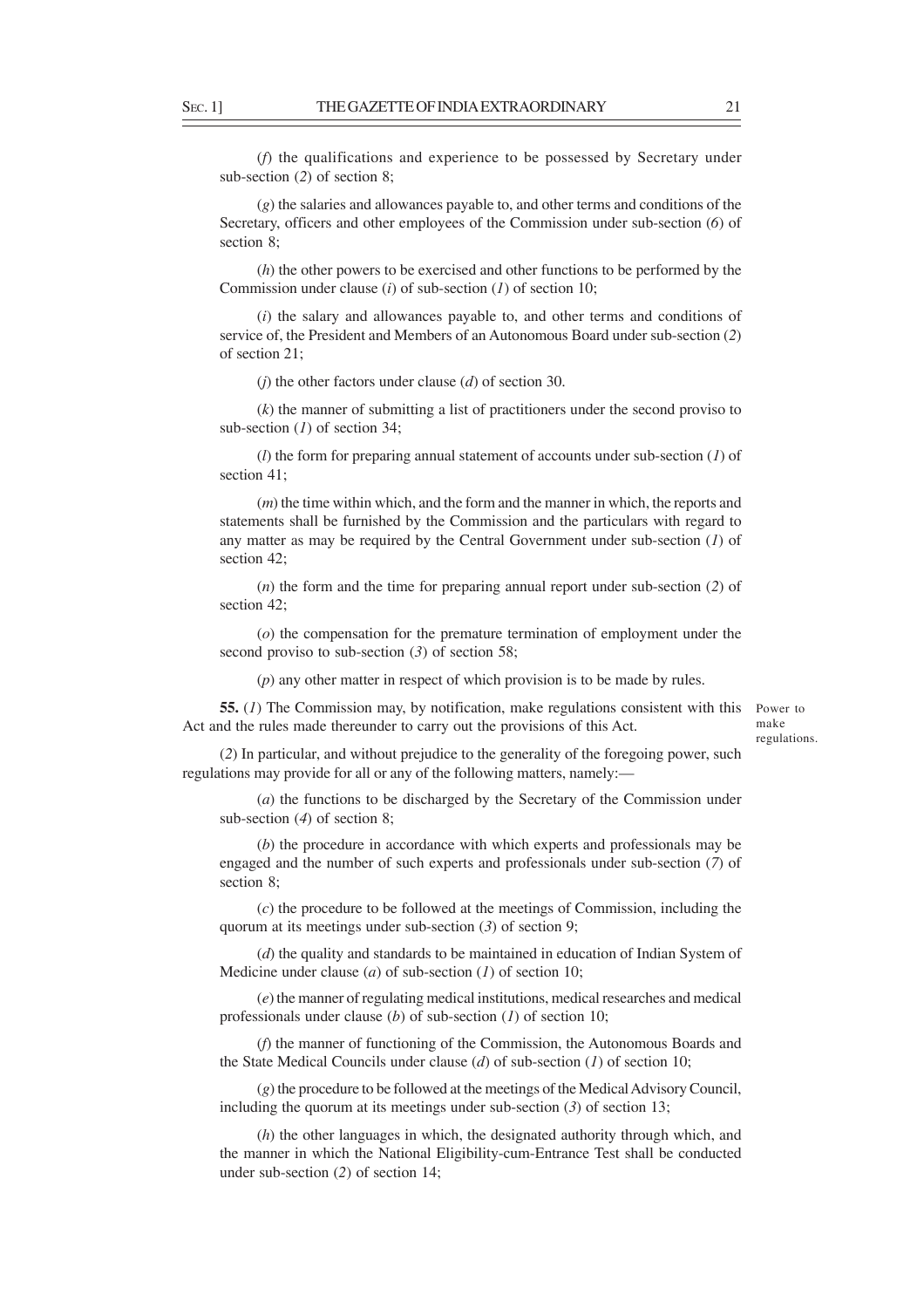(*i*) the manner of conducting common counselling by the designated authority for admission to medical institutions under sub-section (*3*) of section 14;

(*j*) the manner of admission of students to undergraduate courses under sub-section (*4*) of section 14;

(*k*) the other languages in which, the designated authority through which, and the manner in which, the National Exit Test shall be conducted under sub-section (*2*) of section 15:

(*l*) the manner in which a person with foreign medical qualification shall qualify National Exist Test under sub-section (*4*) of section 15;

(*m*) the other languages in which, the designated authority through which, and the manner in which admission to postgraduate courses shall be conducted under sub-section (*2*) of section 16;

(*n*) the manner of conducting common counselling by the designated authority for admission to the postgraduate seats in all medical institutions under sub-section (*3*) of section 16;

(*o*) the manner of conducting the National Teachers' Eligibility Test for Indian System of Medicine and the designated authority through whom such test shall be conducted under sub-section (*2*) of section 17;

(*p*) the number of, and the manner in which, experts, professionals, officers and other employees shall be made available by the Commission to the Autonomous Boards under section 23;

(*q*) the manner in which decisions of the Autonomous Boards shall be made under sub-section (*2*) of section 24;

(*r*) the competency based dynamic curriculum at all levels under clause (*b*) of sub-section (*1*) of section 26;

(*s*) the manner of imparting undergraduate, postgraduate and super-speciality courses in Ayurveda, Unani, Siddha and Sowa-Rigpa under clause (*c*) of sub-section (*1*) of section 26;

(*t*) the minimum requirements and standards for conducting courses and examinations in medical institutions under clause (*d*) of sub-section (*1*) of section 26;

(*u*) the standards and norms for infrastructure, faculty and quality of education and research in medical institutions of Indian System of Medicine under clause (*e*) of sub-section (*1*) of section 26;

(*v*) the manner of regulating professional conduct and promoting medical ethics under clause (*b*) of sub-section (*1*) of section 27;

(*w*) the procedure for assessment and rating of the medical institutions under clause (*a*) of sub-section (*1*) of section 28;

(*x*) the manner of carrying out inspections of medical institutions for assessing and rating under clause (*c*) of sub-section (*1*) of section 28;

(*y*) the manner of conducting, and the manner of empanelling independent rating agencies to conduct, assess and rate all medical institutions under clause (*d*) of sub-section (*1*) of section 28;

(*z*) the manner of making available on website or in public domain the assessment and ratings of medical institutions under clause (*e*) of sub-section (*1*) of section 28;

(*za*) the measures to be taken against a medical institution for failure to maintain the minimum essential standards under clause (*f*) of sub-section (*1*) of section 28;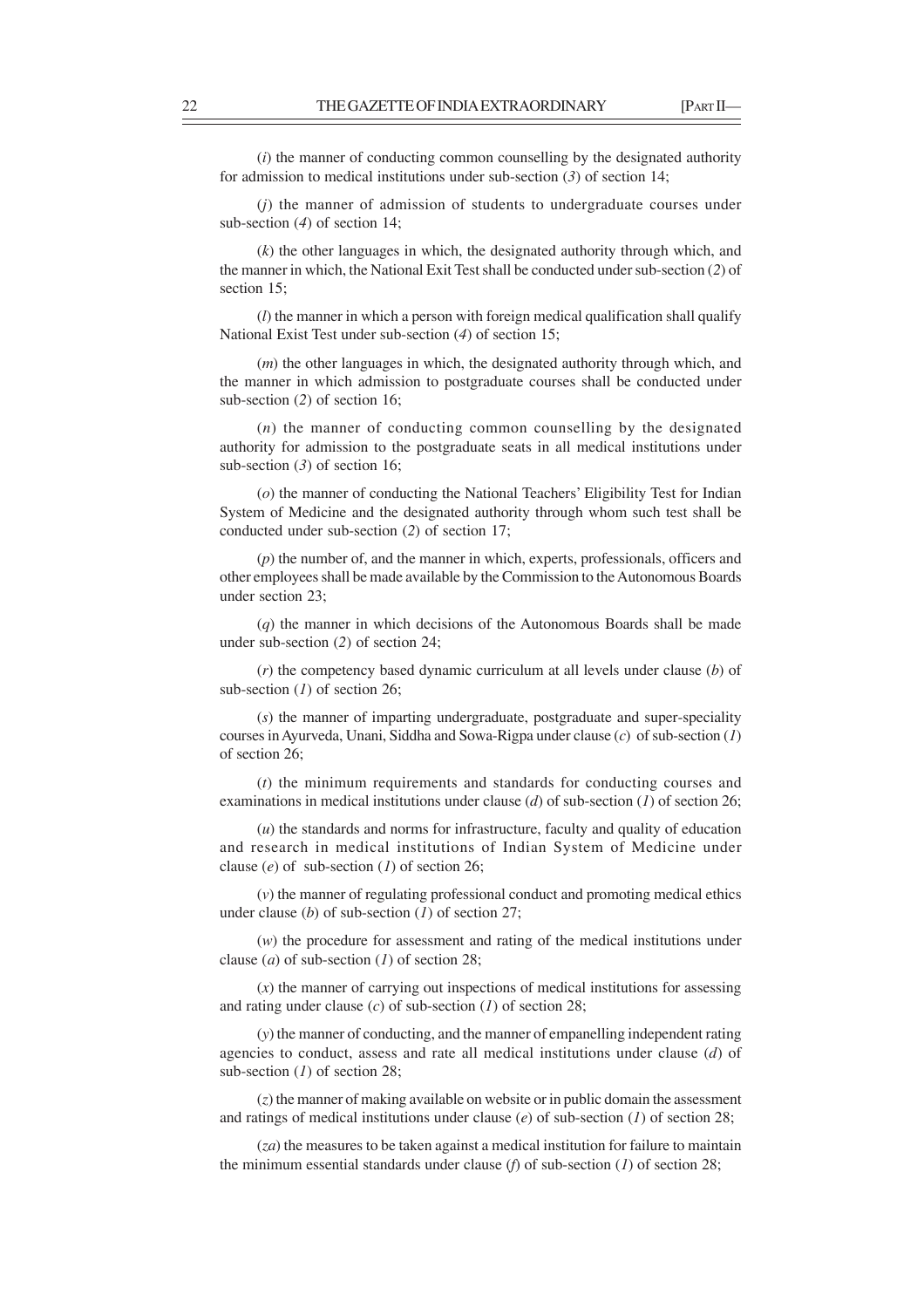(*zb*) the form of scheme, the particulars thereof, the fee to be accompanied and the manner of submitting scheme for establishing new medical college under sub-section (*2*) of section 29;

(*zc*) the manner of preferring an appeal to the Commission for approval of the scheme under sub-section (*5*) of section 29;

(*zd*) the areas in respect of which criteria may be relaxed under the proviso to section 30:

(*ze*) the manner of taking disciplinary action by a State Medical Council for professional or ethical misconduct of registered medical practitioner and the procedure for receiving complaints and grievances by the Board of Ethics and Registration for Indian System of Medicine, under sub-section (*2*) of section 31;

(*zf*) the act of commission or omission which amounts to professional or ethical misconduct under clause (*b*) of the *Explanation* to section 31;

(*zg*) other particulars to be contained in a National Register under sub-section (*1*) of section 32;

(*zh*) the form, including the electronic form and the manner of maintaining the National Register under sub-section (*2*) of section 32;

(*zi*) the manner in which any name or qualification may be added to, or removed from, the National Register and the grounds for removal thereof, under sub-section (*3*) of section 32;

(*zj*) the manner of entering the title, diploma or qualification in the State Register or the National Register under sub-section (*3*) of section 33;

(*zk*) the manner in which, and the period for which temporary registration may be permitted to a foreign citizen under the third proviso to sub-section (*1*) of section 34;

(*zl*) the manner of listing and maintaining medical qualifications granted by a University or medical institution in India under sub-section (*1*) of section 35;

(*zm*) the manner of examining the application for grant of recognition under sub-section (*3*) of section 35;

(*zn*) the manner of preferring an appeal to the Commission for grant of recognition under sub-section (*5*) of section 35;

(*zo*) the manner of including a medical qualification in the list maintained by the Board under sub-section (*6*) of section 35;

(*zp*) the manner in which the Board of Ayurveda or the Board of Unani, Siddha and Sowa-Rigpa shall list and maintain the medical qualifications which have been granted recognition before the date of commencement of this Act, under sub-section (*8*) of section 35;

(*zq*) the manner in which the Commission shall list and maintain the medical qualifications which have been granted recognition before the date of commencement of this Act, under sub-section (*4*) of section 36.

**56.** Every rule and every regulation made under this Act shall be laid, as soon as may be after it is made, before each House of Parliament, while it is in session, for a total period of thirty days which may be comprised in one session or in two or more successive sessions, and if, before the expiry of the session immediately following the session or the successive sessions aforesaid, both Houses agree in making any modification in the rule or regulation or both Houses agree that the rule or regulation should not be made, the rule or regulation shall thereafter have effect only in such modified form or be of no effect, as the case may be; so, however, that any such modification or annulment shall be without prejudice to the validity of anything previously done under that rule or regulation.

Rules and regulations to be laid before Parliament.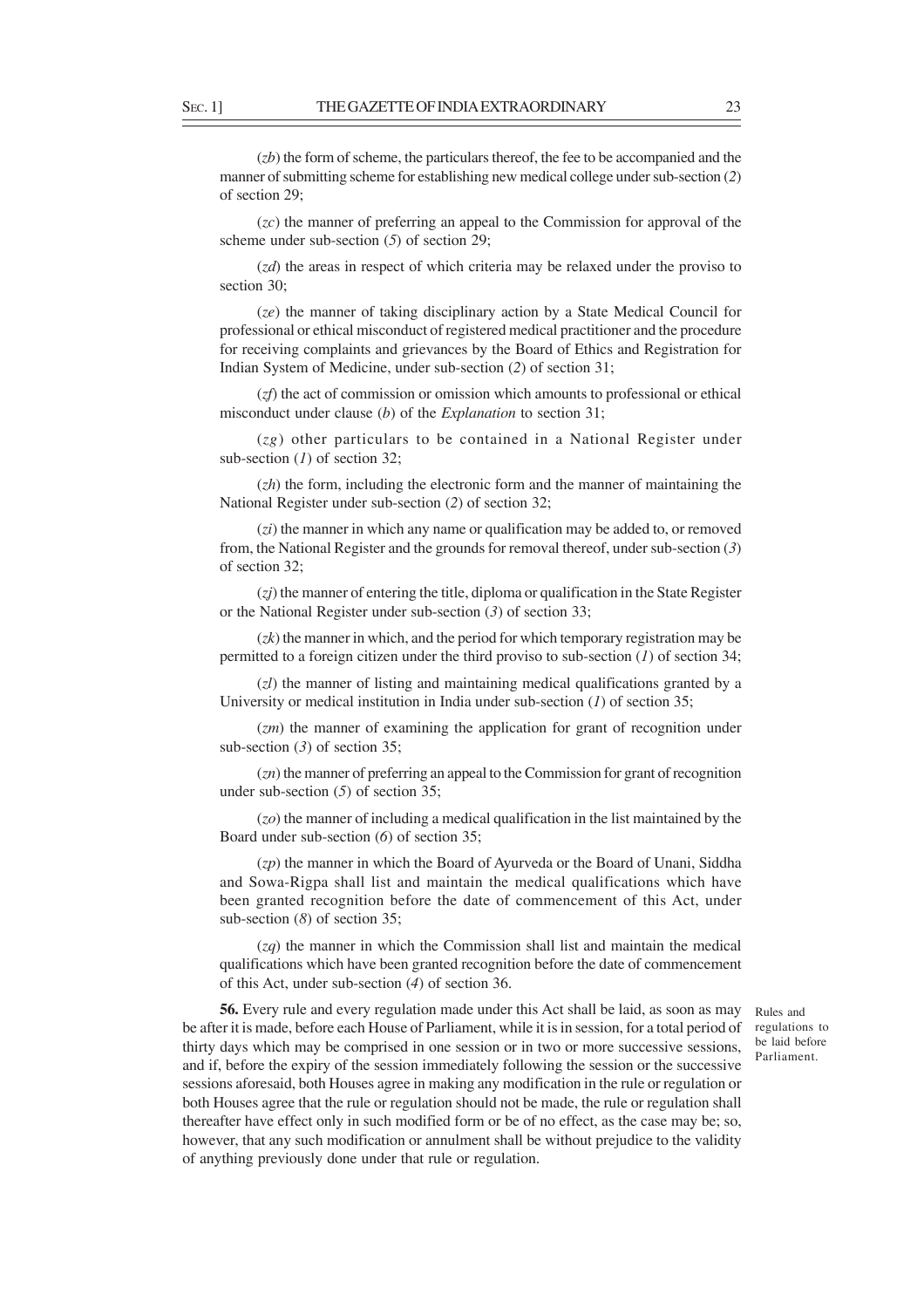Power to remove difficulties.

**57**. (*1*) If any difficulty arises in giving effect to the provisions of this Act, the Central Government may, by order published in the Official Gazette, make such provisions not inconsistent with the provisions of this Act as may appear to it be necessary, for the removing the difficulty:

Provided that no order shall be made under this section after the expiry of a period of two years from the commencement of this Act.

(*2*) Every order made under this section shall be laid, as soon as may be after it is made, before each house of Parliament.

Repeal and saving.

**58.** (*1*) With effect from such date as the Central Government may, by notification, appoint in this behalf, the Indian Medicine Central Council Act, 1970 shall stand repealed 48 of 1970. and the Central Council of Indian Medicine constituted under section 3 of the said Act shall stand dissolved.

(*2*) Notwithstanding the repeal of the Act referred to in sub-section (*1*), it shall not affect,––

(*a*) the previous operation of the Act so repealed or anything duly done or suffered thereunder;

(*b*) any right, privilege, obligation or liability acquired, accrued or incurred under the Act so repealed;

(*c*) any penalty incurred in respect of any contravention under the Act so repealed; or

(*d*) any proceeding or remedy in respect of any such right, privilege, obligation, liability, penalty as aforesaid, and any such proceeding or remedy may be instituted, continued or enforced, and any such penalty may be imposed as if that Act had not been repealed.

(*3*) On the dissolution of the Central Council of Indian Medicine, the person appointed as the Chairman of that Council and every other person appointed as the Member and any officer and other employees of the Council and holding office as such immediately before such dissolution shall vacate their respective offices and such Chairman and other Members shall be entitled to claim compensation not exceeding three months' pay and allowances for the premature termination of term of their office or of any contract of service:

Provided that any officer or other employee who has been, immediately before the dissolution of the Central Council of Indian Medicine appointed on deputation basis to the Central Council of Indian Medicine, shall, on such dissolution, stand reverted to their parent cadre, Ministry or Department, as the case may be:

Provided further that any officer, expert, professional or other employee who has been, immediately before the dissolution of the Central Council of Indian Medicine employed on regular basis or on contractual basis by the Council, shall cease to be such officer, expert, professional or other employees of the Central Council and shall be entitled to such compensation for the premature termination of his employment, which shall not be less than three months' pay and allowances, as may be prescribed.

(*4*) Notwithstanding the repeal of the aforesaid enactment, any order made, any licence to practice issued, any registration made, any permission to start new medical institution or to start higher course of studies or to increase in the admission capacity granted, any recognition of medical qualifications granted, under the Indian Medicine Central Council Act, 1970 which are in force as on the date of commencement of this Act shall continue to be 48 of 1970. in force till the date of their expiry for all purposes, as if they had been issued or granted under the provisions of this Act or the rules or regulations made thereunder.

Transitory provisions.

**59**. (*1*) The Commission shall be the successor in interest to the Central Council of Indian Medicine including its subsidiaries or owned trusts and all the assets and liabilities of